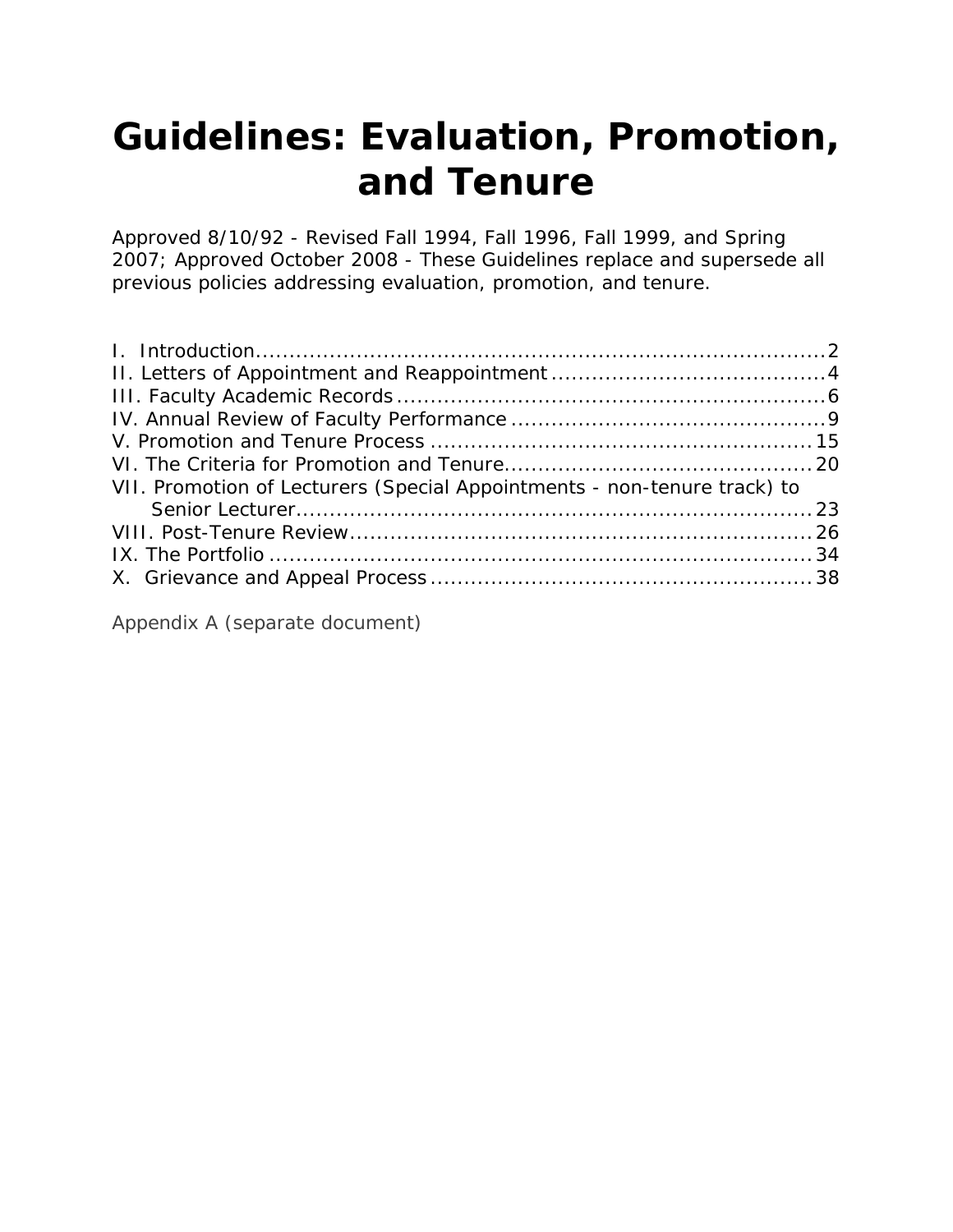*Approved 8/10/92 - Revised Fall 1994, Fall 1996, Fall 1999, and Spring 2007; Approved October 2008 - These Guidelines replace and supersede all previous policies addressing evaluation, promotion, and tenure.*

## <span id="page-1-0"></span>**I. Introduction**

These guidelines are based in the *[Bylaws of the Board of Regents of the](http://www.nebraska.edu/board/bylaws-policies-and-rules.html)  [University of Nebraska](http://www.nebraska.edu/board/bylaws-policies-and-rules.html)*, especially *Chapter 4*. The term "tenure," as used in these guidelines, is synonymous with the term "continuous appointment" in *Regent Bylaws*. These guidelines are subject to the [Collective Bargaining](www.unk.edu/academic_affairs/_files/faculty_handbook/cba_1719.pdf)  [Agreement](http://www.unk.edu/uploadedFiles/academicaffairs/factbook/UNKEA%20coll%20barg%202009-2011%20Final.pdf) between the Board of Regents and the University of Nebraska at Kearney Education Association.

Just as these University of Nebraska at Kearney Guidelines incorporate and complement the *Bylaws of the Board of Regents of the University of Nebraska*, individual Colleges will have guidelines which are more detailed and specific than these. In like manner, individual departments will develop appropriate and complementary documents or addenda to College Guidelines which accommodate discipline specific professional practices. All College and Department guidelines must conform to Regent Policy, and must be approved by the affected faculty, the College Dean, the Senior Vice Chancellor for Academic and Student Affairs, and the Chancellor. Such college and departmental guidelines are subject to the Collective Bargaining Agreement. Department, College, and UNK Guidelines, as applicable, must be distributed to faculty when the guidelines are approved and to new faculty as they are appointed.

- A. The purpose of evaluating, promoting, and granting tenure to faculty at the University of Nebraska at Kearney is the continuous development of university-level faculty members involved in teaching, scholarship, and service.
- B. Teaching includes preparation, instruction, mentoring, and assessment. Teaching excellence is the primary responsibility of teaching faculty members. Non-teaching faculty are evaluated for excellence in their primary area of responsibility (e. g. librarianship in the case of librarians).
- C. Scholarship, consisting of research and creativity activity, is expected of all tenured and tenure-track faculty. Scholarship includes the advancement, integration, application, and representation of knowledge (See [Appendix A\)](http://www.unk.edu/academic_affairs/_files/faculty_handbook/rt-appendix-a.pdf), and is inherent in fine teaching.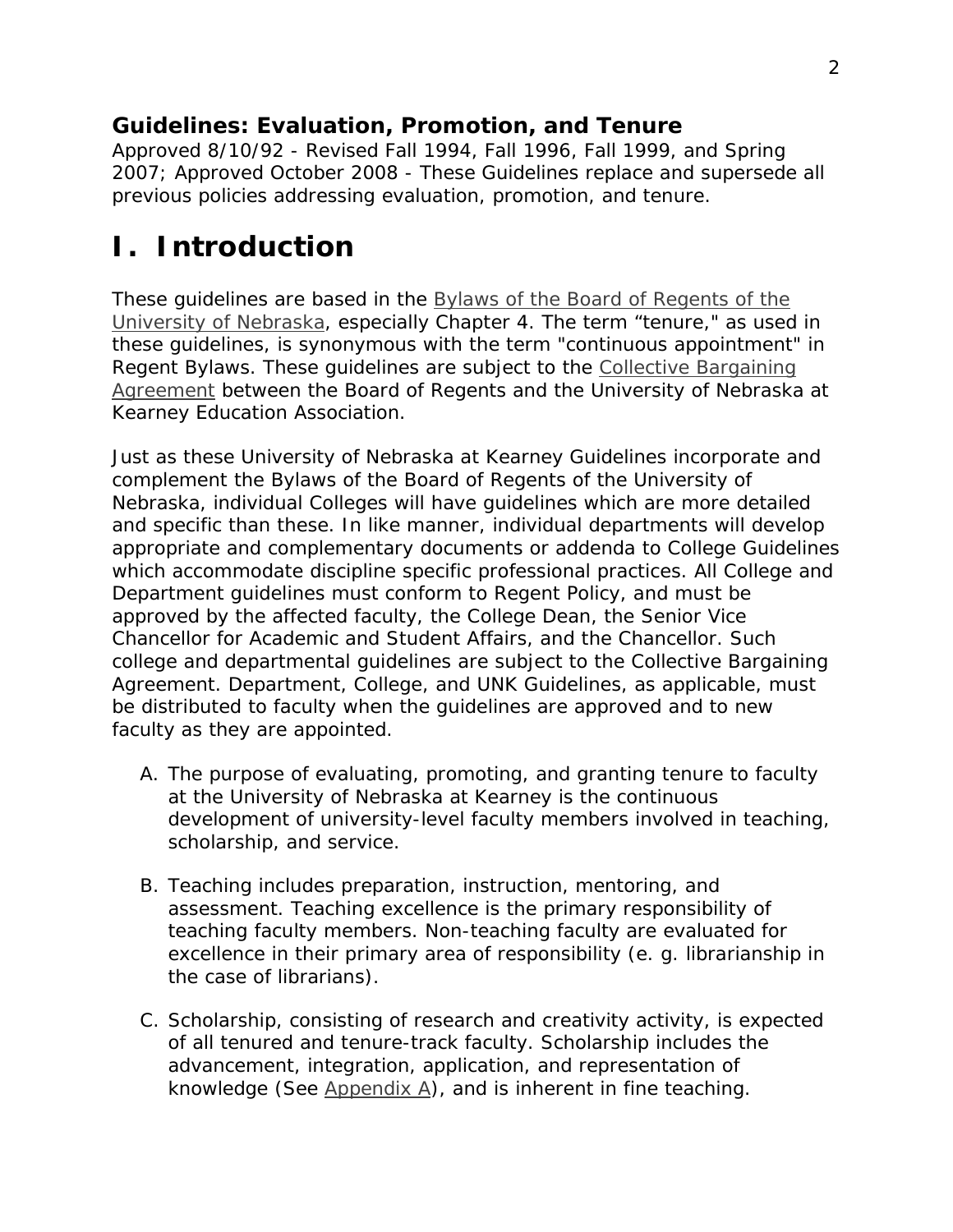- 1. Research is expected to lead to the advancement of knowledge and result in peer-reviewed publications or equivalent demonstrations.
- <span id="page-2-0"></span>2. Juried creative activity is recognized as the equivalent of peerreviewed publications.
- D. Service to the University and the larger communities encompassing the University is expected of the faculty.
- E. Evaluation of faculty members will take into consideration workload allocations among teaching, scholarship, and service.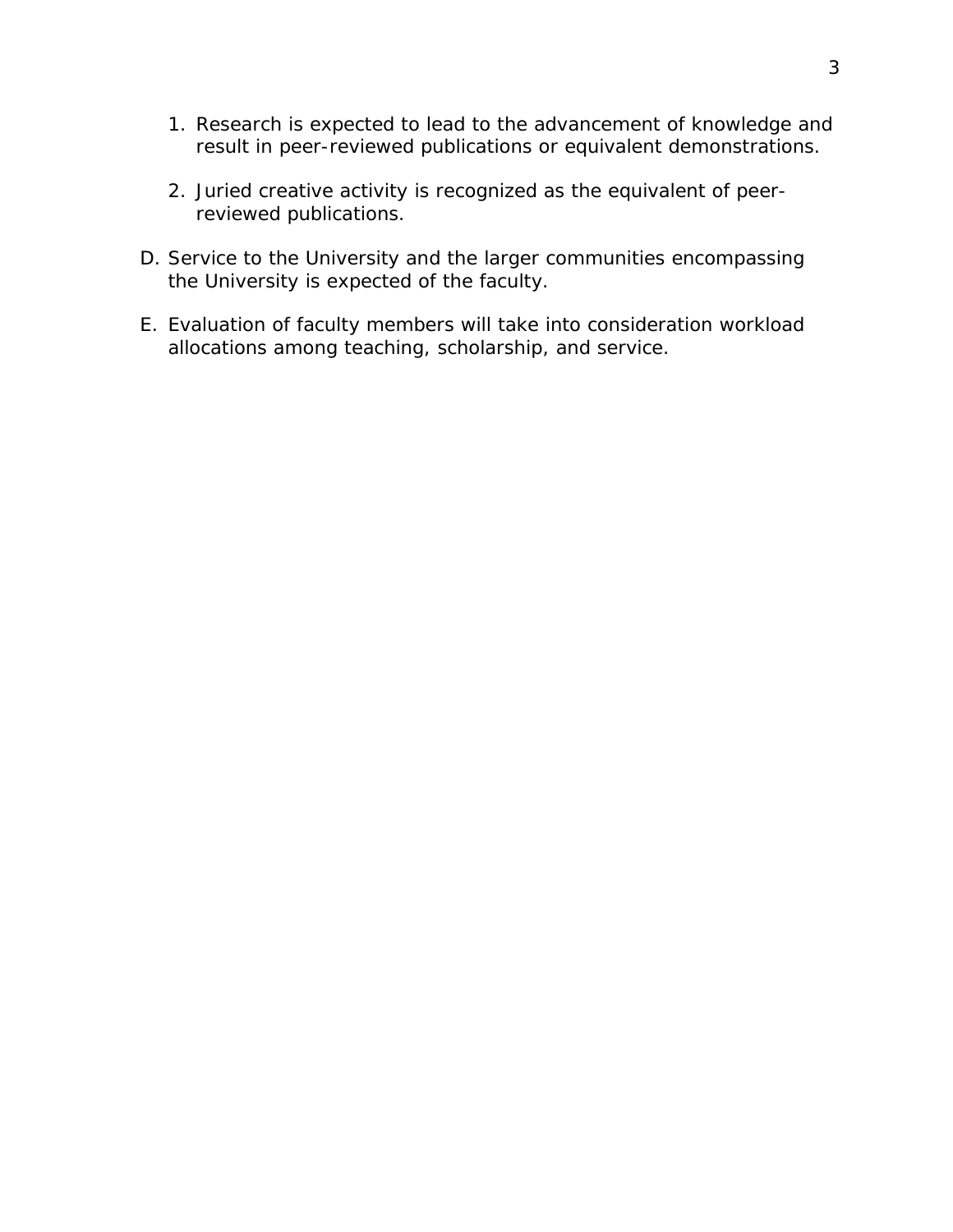*Approved 8/10/92 - Revised Fall 1994, Fall 1996, Fall 1999, and Spring 2007; Approved October 2008 - These Guidelines replace and supersede all previous policies addressing evaluation, promotion, and tenure.*

## <span id="page-3-0"></span>**II. Letters of Appointment and Reappointment**

- A. Letters of Appointment and Reappointment must conform to *[Regent](http://www.nebraska.edu/board/bylaws-policies-and-rules.html)  [Bylaws](http://www.nebraska.edu/board/bylaws-policies-and-rules.html)*, especially *Section 4.3* and *[4.10.](http://www.nebraska.edu/board/bylaws/4.10.htm)* Letters of Appointment for new faculty members must include any special considerations which bear on these policies. Any recognition of previous experience to be counted in the normal year minimums before one is eligible to apply for promotion must be included. Any recognition of experience affecting the mandatory limits for probationary service ("Appointments for a Specific Term") must also be included.
- B. Faculty holding an "Appointment for a Specific Term" are considered for reappointment as described below.

*Regent Bylaws*, *[Section 4.4.2](http://www.nebraska.edu/board/bylaws/4.4.2.htm)*, sets standards for notification of probationary faculty of possible nonreappointment. First-year faculty who hold an "Appointment for a Specific Term" (tenure-track faculty in the probationary period) must be notified of the University's reappointment decision not later than March 1 of the first year of service, or three months before contract expiration. For such faculty in their second year, notification must be made by December 15, or six months before contract expiration. For probationary faculty reappointed as of December 15 in their second year or such faculty in their third or subsequent year, notification of the reappointment decision must be made one year before contract expiration (June 1). In the event of failure to meet a notification deadline, the university obliges itself to contract with the faculty member for an additional academic year of service as an "Appointment for a Specific Term."

The Dean of the College of the faculty member must make a reappointment recommendation in writing to the Senior Vice Chancellor for Academic and Student Affairs (SVCASA) by February 15 of the first year of service, by December 1 of the second year, and by May 1 for a reappointed second year or longer-serving probationary faculty member. The Dean's recommendation should note positive and/or negative aspects of the appraisal of the person's performance as a faculty member, as the Dean has learned them from the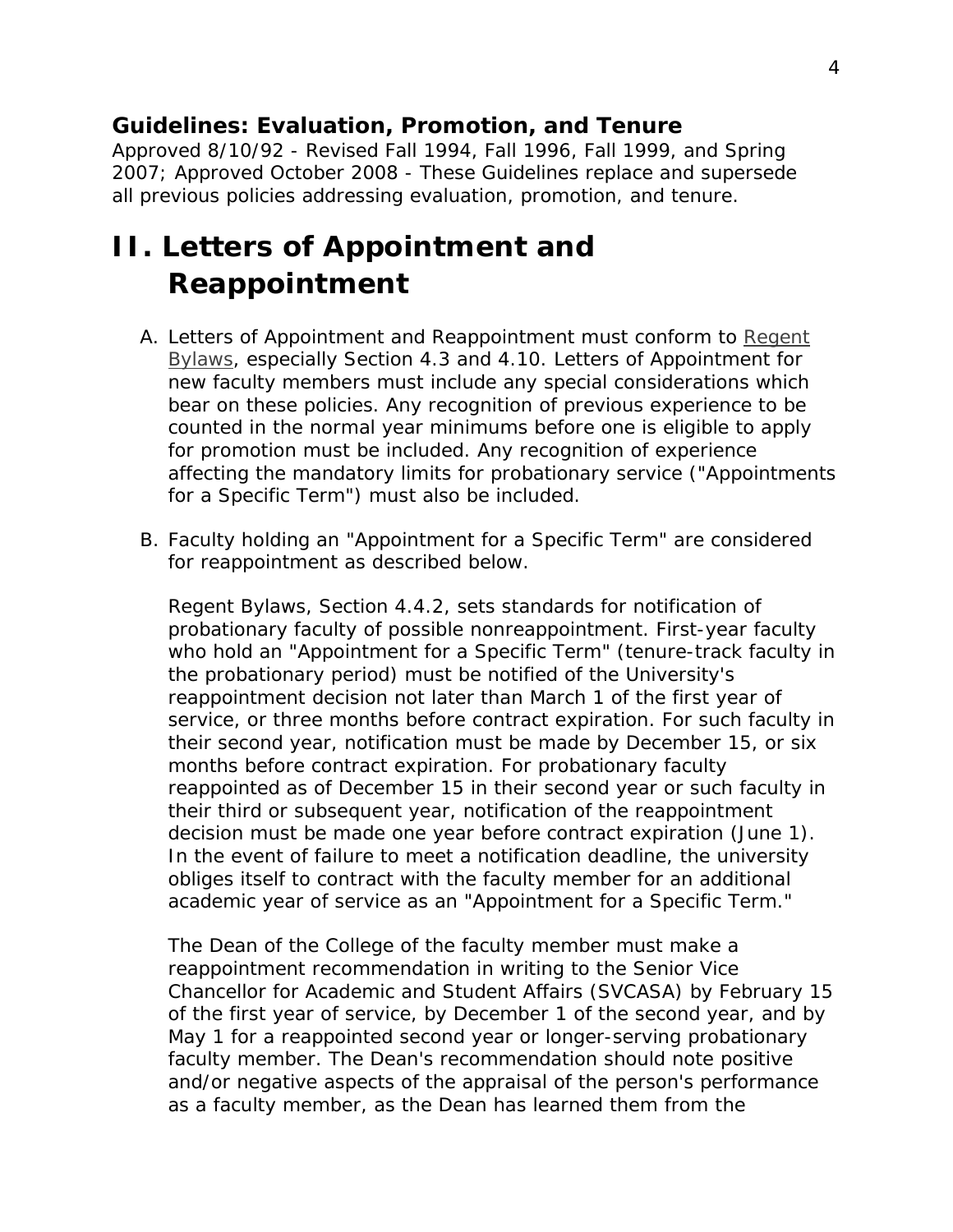documentation available to him or her, and should be copied to the faculty member.

The appraisal will include the Annual Review of Faculty Performance, which must include a summary of both student and peer evaluations, as outlined below. Because the Dean relies on the Annual Review of Faculty Performance to be the primary means of assessing the faculty member for reappointment, this review would have to be completed by February 1 of the first year, November 15 of the second year, and April 15 of a reappointed second year or longer-serving faculty member. The documentation to the Dean and to the SVCASA by the Dean must include an updated curriculum vitae prepared by the faculty member. The Dean must convey in person to the faculty member the substance of his or her recommendation to the SVCASA not later than one month after transmittal of the recommendation, and the Dean shall make a note of this conversation in the Cumulative Faculty Academic Record and the Department Faculty Academic Record (See [Section III: Faculty Records\)](#page-5-0) of the faculty member.

C. Faculty holding "Special Appointment" are considered for reappointment as described below.

All appointments to faculty positions that are not "Appointments for a Specific Term", or "Continuous Appointment" are "Special Appointments," as outlined in *Regent Bylaws, [Section 4.4.1](http://www.nebraska.edu/board/bylaws/4.4.1.htm)*. Deans of Colleges should notify the SVCASA with reappointment recommendations for all faculty for special appointment of 0.5 FTE or greater by May 1 of each year. Recommendations will include any relevant plans to continue or discontinue the position, redefine it, or convert it to a tenure line. When circumstances require, the services of Special Appointment faculty may be arranged for after May 1 if a Dean so recommends and the SVCASA approves.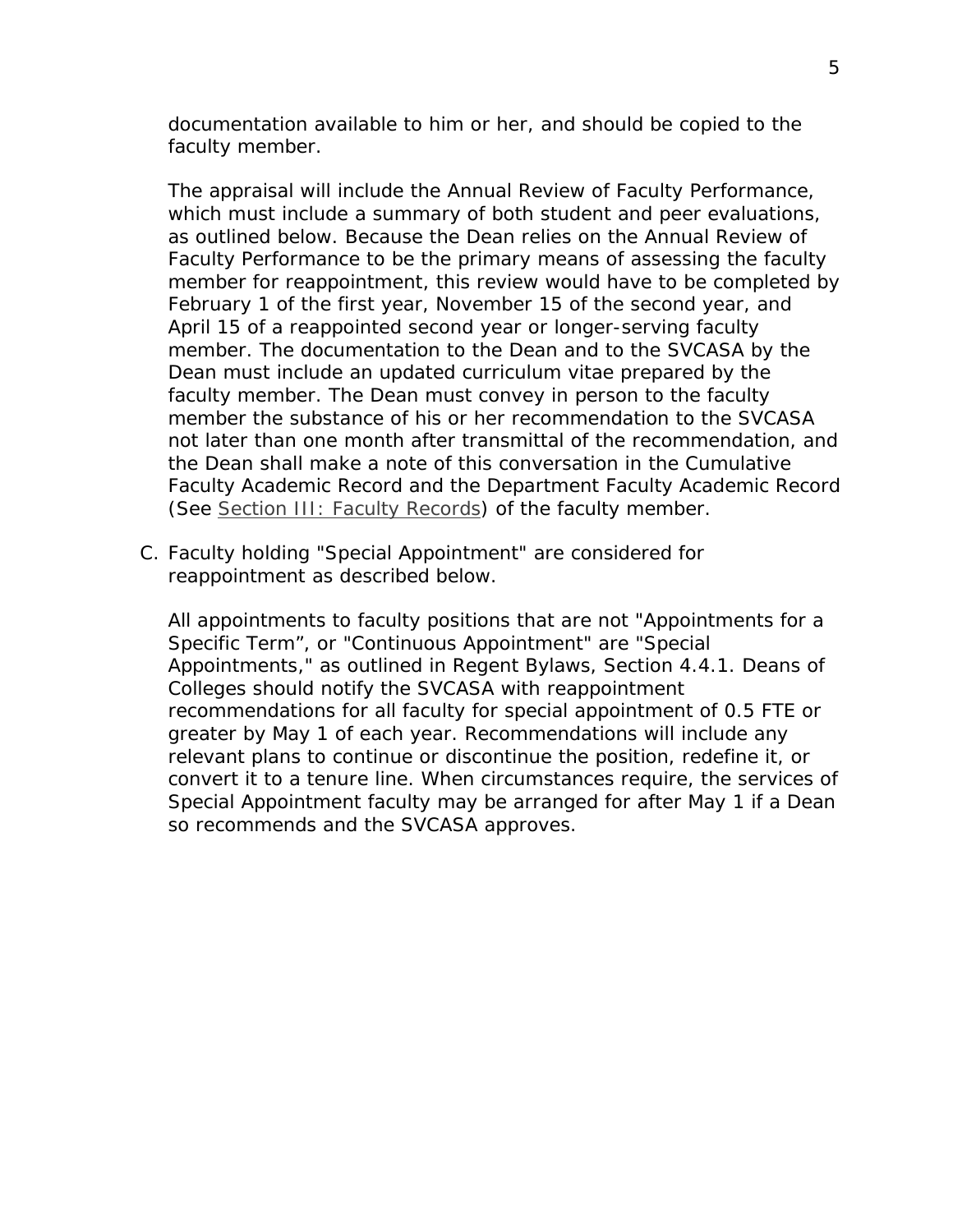*Approved 8/10/92 - Revised Fall 1994, Fall 1996, Fall 1999, and Spring 2007; Approved October 2008 - These Guidelines replace and supersede all previous policies addressing evaluation, promotion, and tenure.*

### <span id="page-5-0"></span>**III. Faculty Academic Records**

Faculty Academic Records are normally maintained in the offices of the appropriate Department Chair, College Dean, and Senior Vice Chancellor of Academic and Student Affairs, and are different from the personnel file in Human Resources. These Records are updated annually to provide a continuous record of the faculty member's accomplishments, honors, and activities. The official Record is the Cumulative Faculty Academic Record maintained for each faculty member in the Office of the Dean of the College of his/her major assignment. Faculty on joint appointments across two or more colleges will have the College maintaining the Cumulative Faculty Academic Record identified at the time the joint appointment is made.

Faculty members are encouraged to provide relevant materials for the Department and Cumulative Faculty Academic Records. Faculty members shall have access to these Records and may add written responses to anything included in these Records. Written responses to Annual Reviews should be copied to both Department and College (Cumulative) Records.

Documents of an evaluative nature addressing the Faculty Member's performance, employment status, or academic assignment must be copied to the Faculty Member prior to being placed in a Faculty Academic Record.

A. A **Department Faculty Academic Record** is kept for each faculty member and includes any information relative to teaching assignment/area of expertise, student evaluation, peer review, annual evaluation, temporary absence/sick leave, and copies of Chair correspondence relative to the faculty member. The Record may have copies of pertinent materials from the Cumulative Faculty Record. The Department Record may include evidence of scholarship, service in and out of the institution, and teaching effectiveness. Written annual reviews are included in this Record and other pertinent materials may be added to this Record by the Department Chair or Dean with the faculty member's knowledge.

The Department Faculty Academic Record is generally more comprehensive than the Records at either the Dean or SVCASA levels. For this reason, materials accrued in the Department Record will be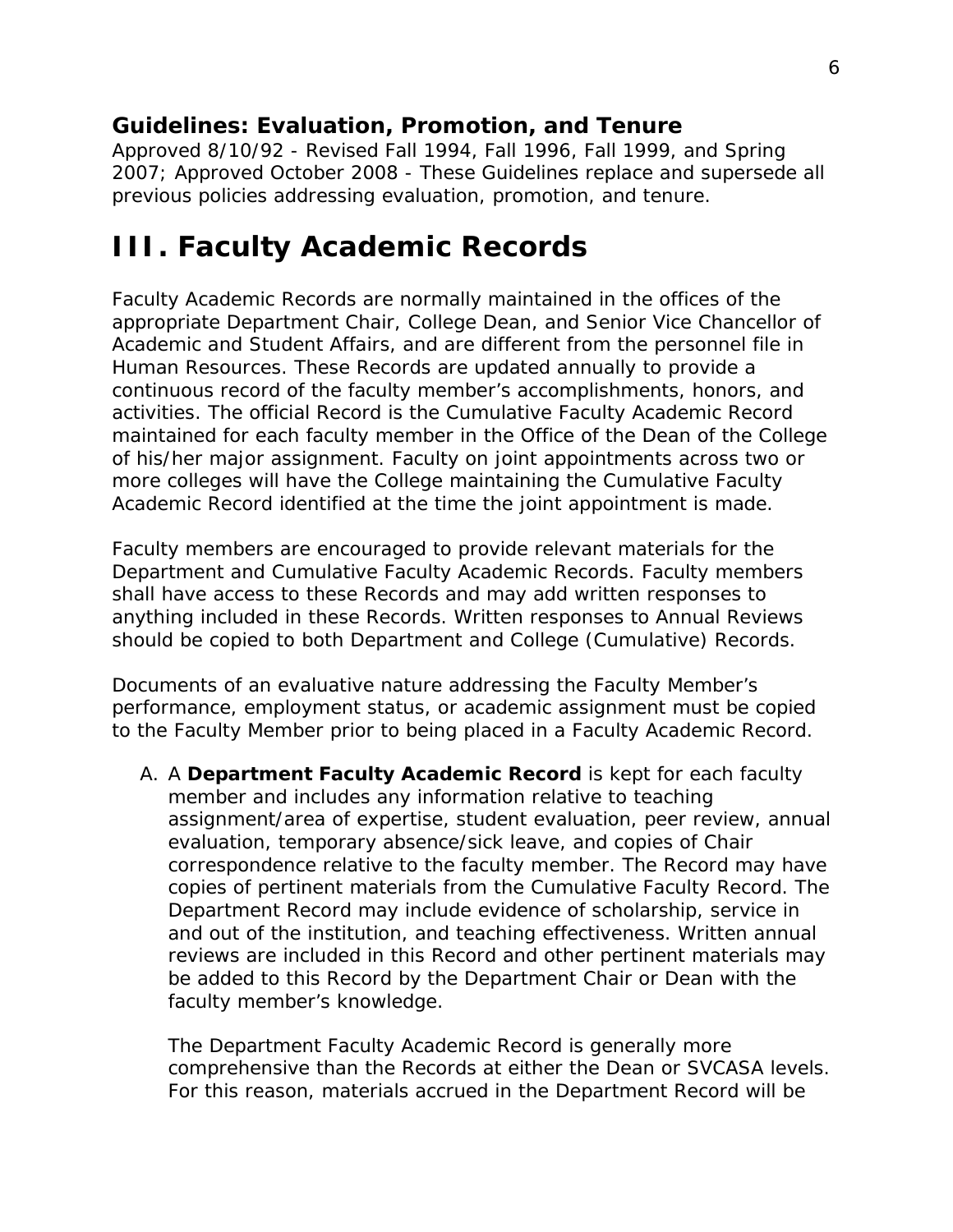used in determining reappointment, promotion and tenure, and will be used in the post-tenure review process.

In cases where, because of organizational structure, a Department Record is not kept, the Record will be the Cumulative Faculty Academic Record in the Dean's Office.

- B. The **Cumulative Faculty Academic Record** is maintained in the Dean's Office and is the official Academic Record for a Faculty Member. This Record includes the following:
	- 1. Copies of transcripts (baccalaureate through terminal degree)
	- 2. Correspondence relating to initial hiring (cover letter, resume/c.v., reference letters, departmental recommendations)
	- 3. Initial appointment letter or other documentation of hiring date
	- 4. Special conditions/agreements entered at time of initial appointment (tenure, early tenure, chair/director, other special conditions of employment)
	- 5. Tenure Notify Date/Date of Tenure Award
	- 6. Date of promotions
	- 7. Contract copies or salary notations
	- 8. Annual Reviews of Faculty Performance
	- 9. Scholarly/Service Activities Records
	- 10. Honors and Awards/grants/fellowships
	- 11. Letters of recognition/reprimand/memoranda to the file related to performance
	- 12. Copies of correspondence from the Dean relative to the faculty member
	- 13. Curriculum Vitae
	- 14. Current Year sick leave/absence forms
	- 15. Other relevant information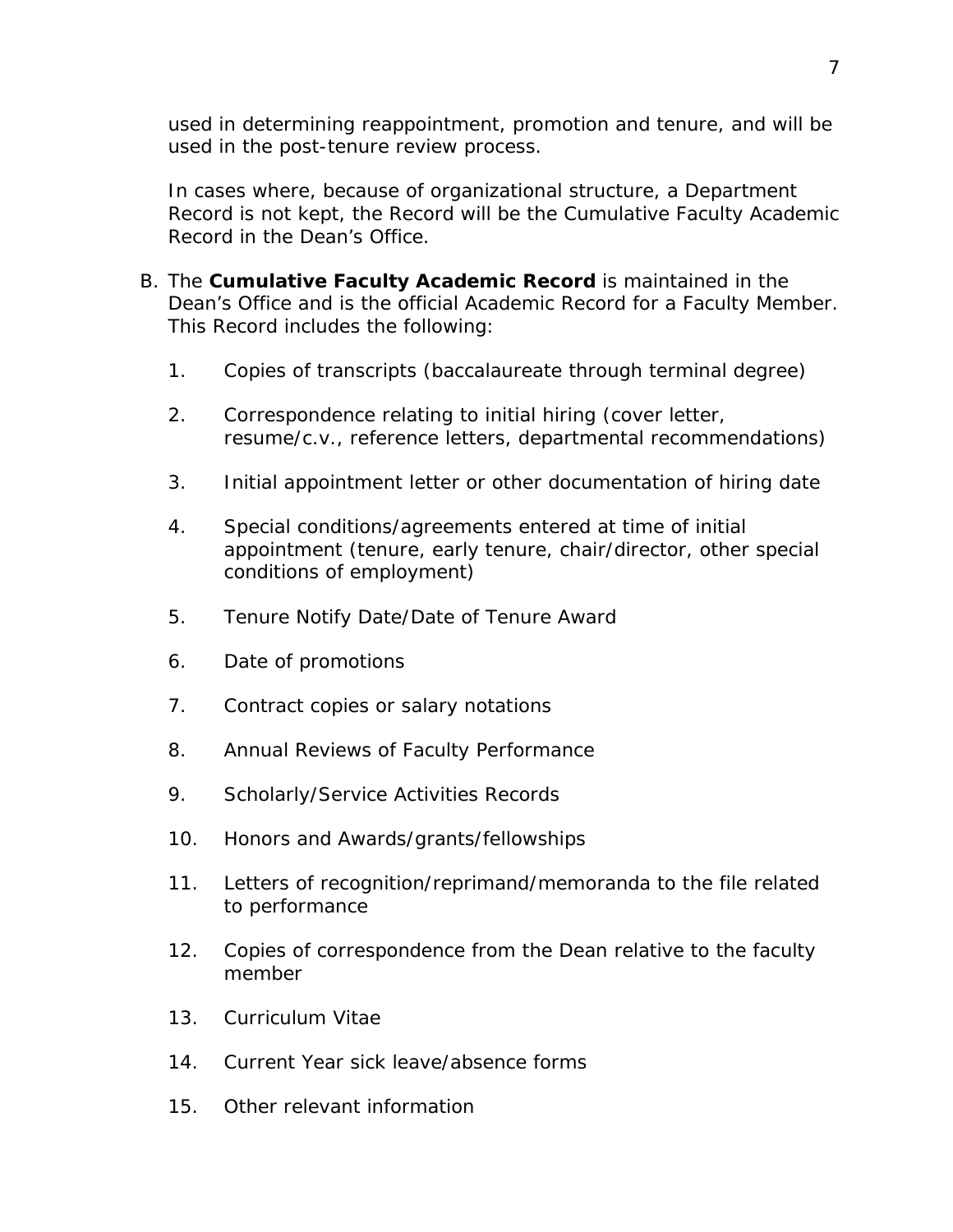- 16. Faculty response to any of the above
- B. The Office of the **Senior Vice Chancellor for Academic and Student Affairs** has Faculty Academic Records to meet the requirements of academic audit/accreditation. Included in this Record are official transcripts, copies of contracts or other salary notations, date of appointment, tenure notification date, tenure award, and promotion.
- C. Access to the Faculty Academic Records is restricted to the faculty member, his or her agent, and authorized administrators. Faculty members have access to their Record during normal business hours and may request copies of materials therein. Faculty members may not remove their Record from the room in which it is kept.
- D. Faculty members may enter a statement to their Official Academic Record (or any other Record) which they believe clarifies, corrects, or refutes material therein. Such a statement will be attached to relevant documents in the Record. They may also place in their Records materials documenting academic qualifications, teaching, research, scholarship, and service.
- E. Faculty Academic Records may be purged of obsolete, unfounded, or inappropriate materials: (1) on written request from the faculty member and agreed to by the administration, or (2) by periodic administrative purge of files, in which case the materials are returned to the faculty member.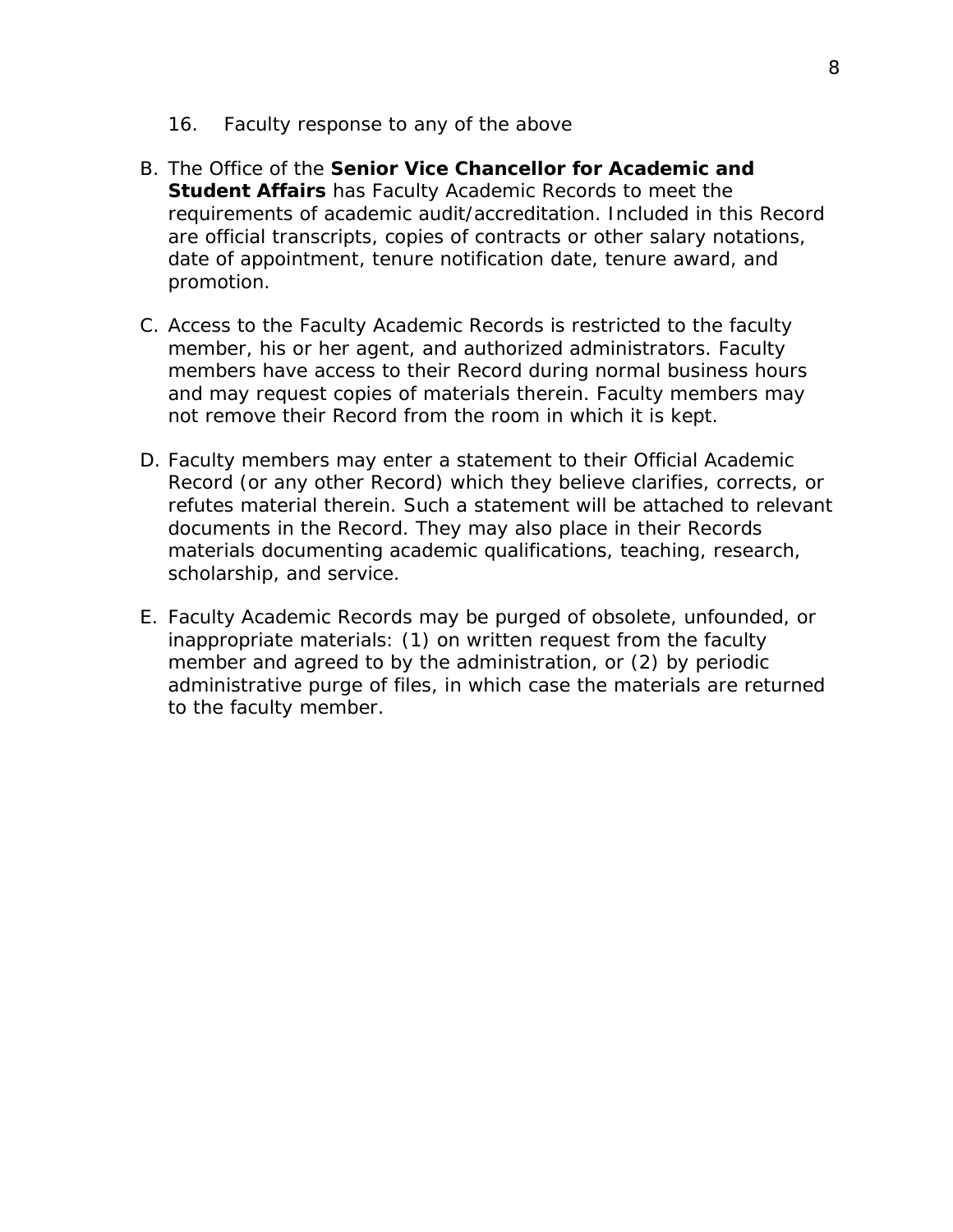*Approved 8/10/92 - Revised Fall 1994, Fall 1996, Fall 1999, and Spring 2007; Approved October 2008 - These Guidelines replace and supersede all previous policies addressing evaluation, promotion, and tenure.*

### <span id="page-8-0"></span>**IV. Annual Review of Faculty Performance**

The primary purpose of the annual review is to provide faculty members with a written record of accomplishments and expectations, an ongoing critique of strengths and weaknesses, and direction for the faculty member in his or her development as a contributing member of the academic community.

For probationary faculty (those on tenure track, but not yet tenured), the annual evaluation communicates areas of progress and strength, and alerts the faculty member to performance deficiencies at the earliest possible time. Any concerns held by the Department Chair or Dean regarding the faculty member's performance should be clearly stated in the written evaluation. The review will make specific recommendations for self-improvement and professional development which will enhance the faculty member's chances of eventually achieving tenure and promotion. Annual evaluations should apprise probationary faculty members of performance deficiencies in time for them to take corrective actions. To this end, Annual Reviews for all faculty must be completed by May 1.

For tenured, not fully promoted faculty the annual evaluation will generally emphasize progress toward the rank of Professor.

For faculty with Special Appointments (such as non-tenure track Senior Lecturers, Lecturers and Instructors) the annual review will focus primarily on strengths and weaknesses, and on specific recommendations for improvement and professional development.

- <span id="page-8-1"></span>A. General Procedures
	- 1. Each full-time faculty member shall be reviewed annually in compliance with *[Regent Bylaws,](http://www.nebraska.edu/board/bylaws-policies-and-rules.html) Section 4.5 and Section 4.6*., which requires "relevant information from all sources, including student evaluations and peer judgments." The annual review of faculty performance will primarily address these three areas: teaching, scholarship, and service. Faculty whose assignments do not include these three areas will be reviewed in a manner appropriate to their assigned duties. Other professional matters may be included.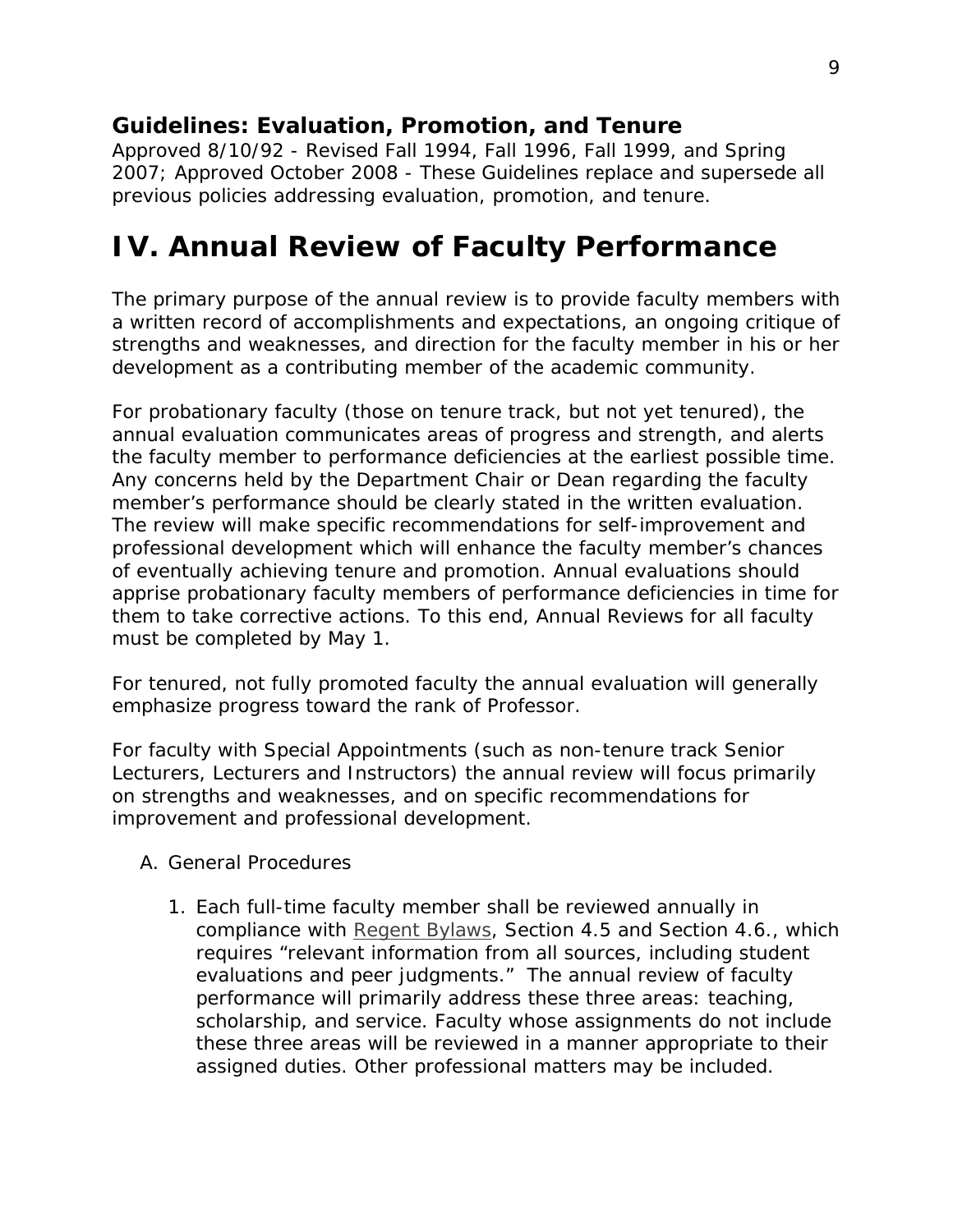- 2. Each department shall have a written set of procedures and guidelines for the annual review of faculty performance as additions to this policy. Such procedures and guidelines shall conform to *Regent Bylaws*, these guidelines, and are subject to the Collective Bargaining Agreement. Departmental procedures and guidelines must be approved by the Dean and the SVCASA.
- 3. The Department Chair or equivalent supervisor will normally conduct the annual review of the faculty member. This review will incorporate student and peer evaluations as laid out below in sections [B,](#page-10-0) [C,](#page-13-0) and [D.](#page-13-1)
- 4. Faculty holding appointments in more than one department or college will be jointly reviewed using procedures consistent with both areas. Only one official Departmental File and Cumulative Faculty Record will exist for such faculty members. Review procedures and the location of the files must be agreed upon at the time of the joint appointment.
- 5. The review of Department Chairs as faculty will be conducted by the Dean as outlined in [IV.A.](#page-8-1) The review of the Chair as administrator will be carried out by the Dean at the same time.
- 6. The annual review shall provide, in writing, a description of the faculty member's activities throughout the year, and suggestions regarding courses of action the faculty member might follow to best contribute to the mission and goals of his or her department and the larger University of Nebraska at Kearney academic community. If post-tenure review (see [Section VIII\)](#page-25-0) is suggested, it must be clearly stated in the Department Chair's written annual review.
- 7. There shall be a meeting of the Department Chair and faculty member to discuss the written annual review. The faculty member and Department Chair shall sign and date the written review, indicating only that the faculty member has read and discussed the review with the Chair.
- 8. After the meeting, the written annual review shall be added to the Departmental File. The accrued annual reviews of faculty performance, included with other materials in the Departmental File, will provide an evidentiary basis for the judgments involved in matters of retention, promotion, and tenure. A copy of the review shall, at the same time, be provided to the Dean for the Cumulative Faculty Record, and to the faculty member. The faculty member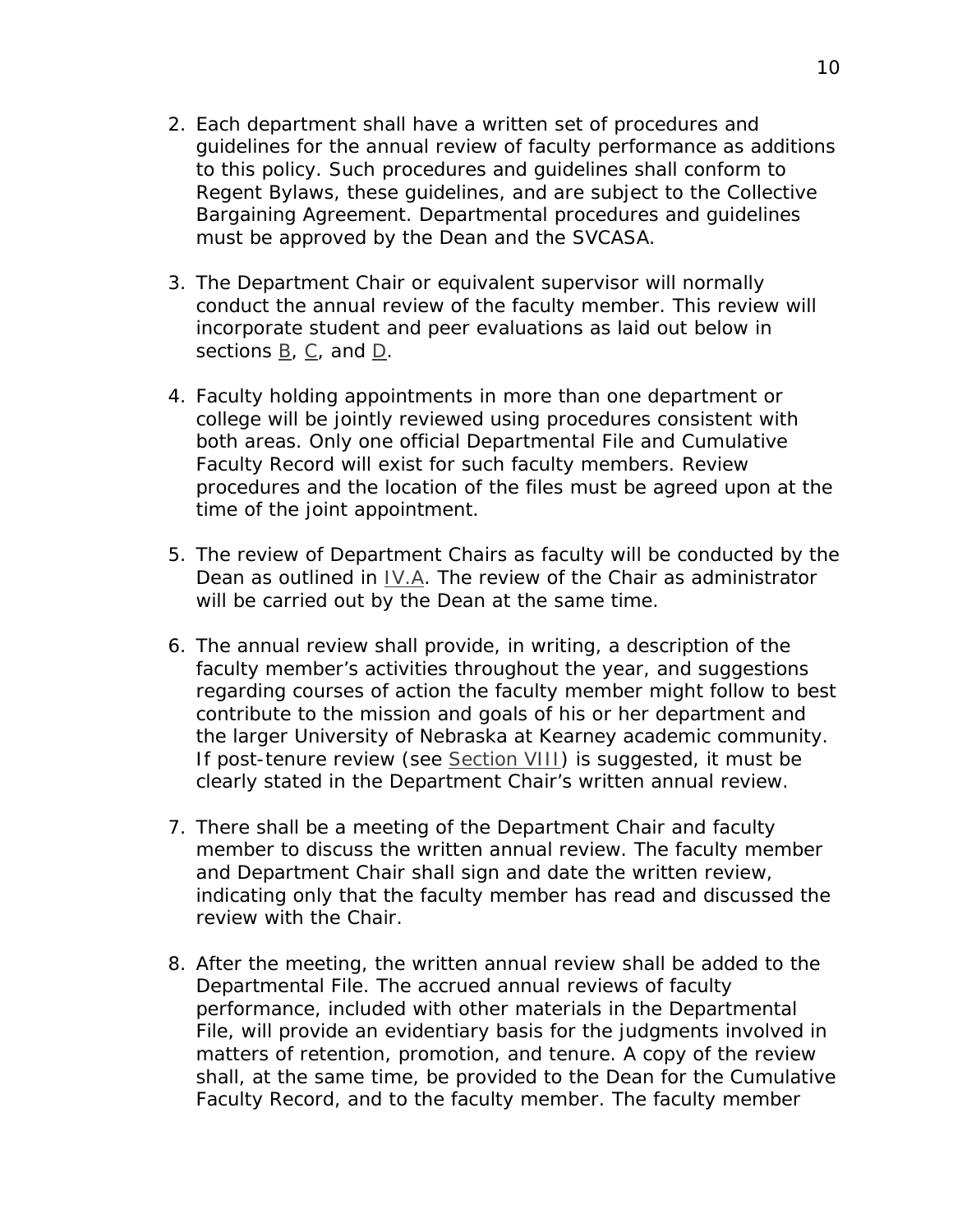may respond in writing for inclusion in both files.

- 9. The Dean will review the Annual Performance Review and may review the Departmental File annually. The Dean will add a written review of annual performance in the case of probationary faculty. The Dean's review will be copied to the Cumulative Faculty Record and a copy shall be provided to the faculty member. The faculty member may respond in writing for inclusion in both files.
- <span id="page-10-0"></span>B. Annual Review of Faculty Performance: Teaching
	- 1. The annual review of faculty teaching performance shall conform to the following in the use of student assessment of teaching:
		- a. There shall be student evaluation of every course every semester, excepting independent studies and reading courses, thesis direction, and other faculty directed individual activities.
		- b. Each faculty member shall utilize the evaluation form developed and approved by his or her college, with the inclusion of any additional core or global discipline-specific questions developed and approved by the department. The course evaluation form must call for response to the following four dimensions:
			- i. The instructor's daily handling and organization of the class.
			- ii. The instructor's skill in communicating the course material.
			- iii. The student's perception of the learning experience.
			- iv. The degree to which the student feels his or her interest and/or thinking has been stimulated.
		- c. Evaluations shall be distributed and collected in a manner consistent with college and departmental procedures and guidelines. These procedures must protect the integrity of the data, and must also "protect members of the faculty from capricious and uninformed judgments" (*[Board of Regents](http://www.nebraska.edu/board/bylaws-policies-and-rules.html)  [Bylaws,](http://www.nebraska.edu/board/bylaws-policies-and-rules.html) 5.3*). Students shall always be given the opportunity to sign or not sign the evaluation forms, as well as to include additional written comments. Online and distance education courses shall utilize a course evaluation form appropriate to this mode of instruction. The faculty member shall not review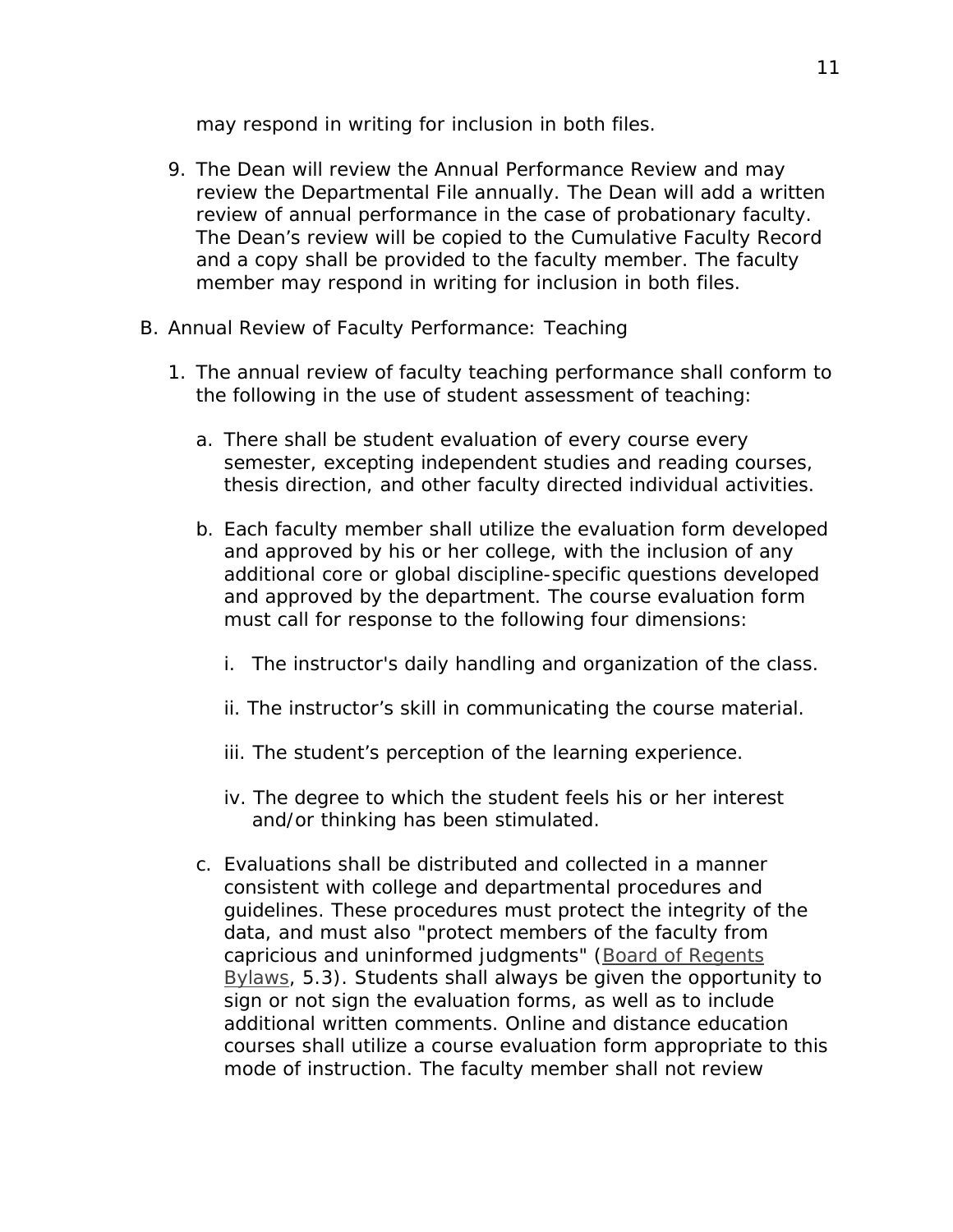evaluation forms until after the final course grades have been submitted and should so assure the students.

- d. The individual faculty member shall have the right to review the evaluations and append any explanations or additional information desired before the student evaluations are reviewed by the Department Chair. Departmental procedures to allow a faculty response must also protect the integrity of the data. The faculty member's response should be included with the raw data for consideration by the Chair.
- e. The Department Chair shall review and summarize in writing pertinent raw data from all classes, and comment on any faculty response included with those data. The review may include consideration of variables other than quality of teaching that may have influenced student evaluations. These variables include matters specific to online and distance education courses.
- f. Once student evaluations have been used for the annual review of the faculty member, those evaluations become the property of the individual faculty member. The original and all copies of raw data will be returned to the faculty member. The department shall retain summary data sheets and transcripts of student comments in a permanent file.
- 2. Departmental procedures and guidelines shall provide for peer review of teaching in the annual evaluation process, and include criteria for the use of peer judgments in annual reviews. Examples of peer judgment criteria include:
	- a. The quality of student work in later courses in sequentially organized disciplines.
	- b. Growth and development of students in regard to course objectives as measured by pre- and post-testing or as demonstrated by student portfolios and other projects produced in the course.
	- c. Curriculum development and innovation.
	- d. Grading standards.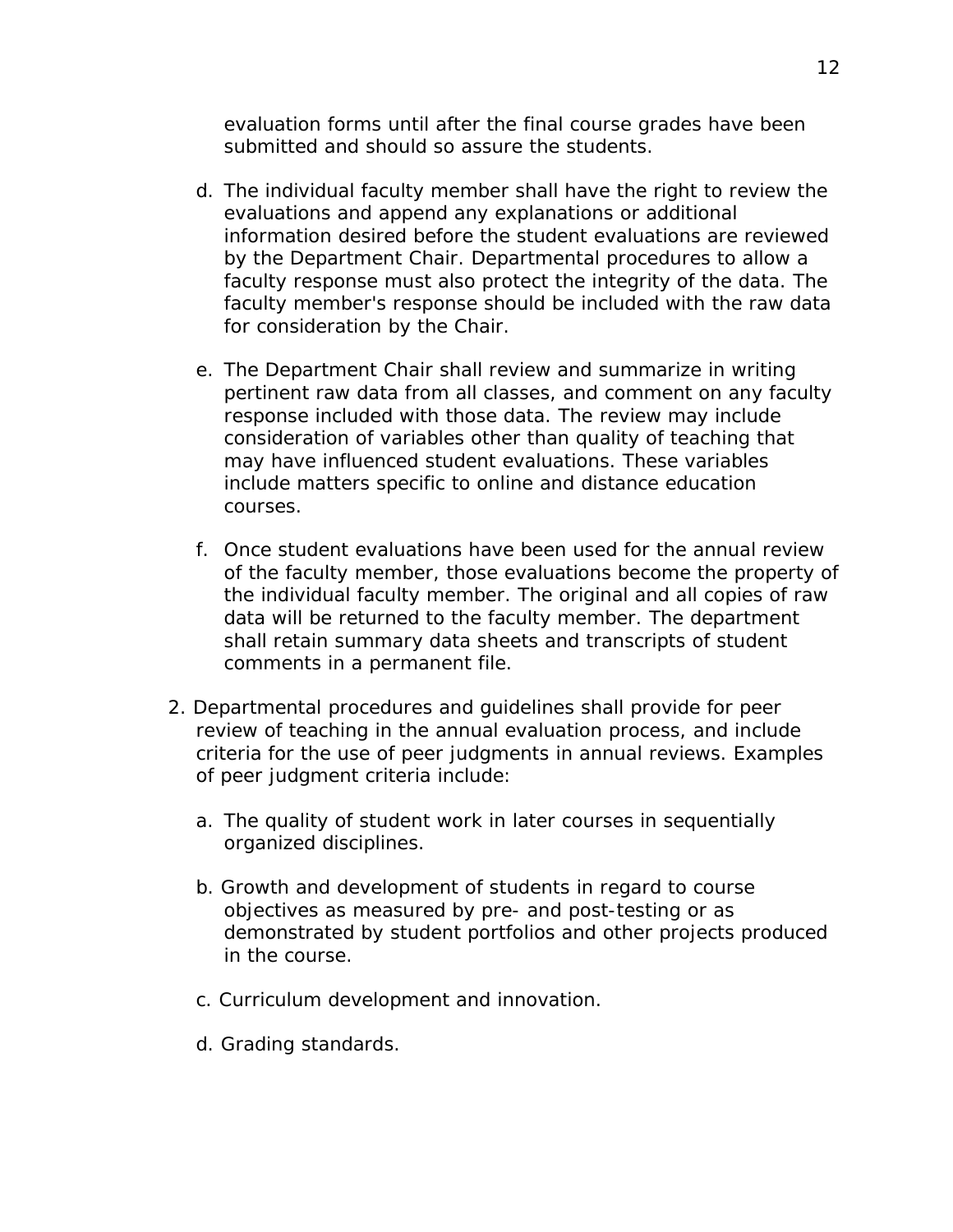- e. Review of teaching materials in terms of the currency, academic soundness, relationship with course objectives, and level.
- f. Assessment of special incidents, provided the contents and nature of any complaint is known to the individual faculty member, and that he or she be given the opportunity to respond in writing, with the response retained as a part of his or her departmental file.
- g. Classroom visitation. If a program of classroom visitation is adopted, the following procedures must be followed:
	- i. The Department Chair shall assign a visitor from the appropriate faculty group, as determined by department policy. This group must be generally defined, e.g., full professors in history or associate and full professors in social science, and may include faculty from outside the department, especially in small departments.
	- ii. The individual faculty member may invite a second visitor from the appropriate faculty group.
	- iii. Departmental procedures and guidelines must include a written checklist of the dimensions to be appraised by the visitor(s). The visitor(s) will report in writing.
	- iv. The faculty member shall have the right to see the report(s) of the visitor(s) before submission to the Department Chair or the Department Chair and the appropriate faculty committee and to respond in writing, with such response to be attached to the report.
- h. The Department Chair shall review and summarize in writing all peer judgments of teaching.
- i. When there is disagreement about the quality of the faculty member's performance at any level of review, it is incumbent on both parties to make their case regarding the faculty member's performance.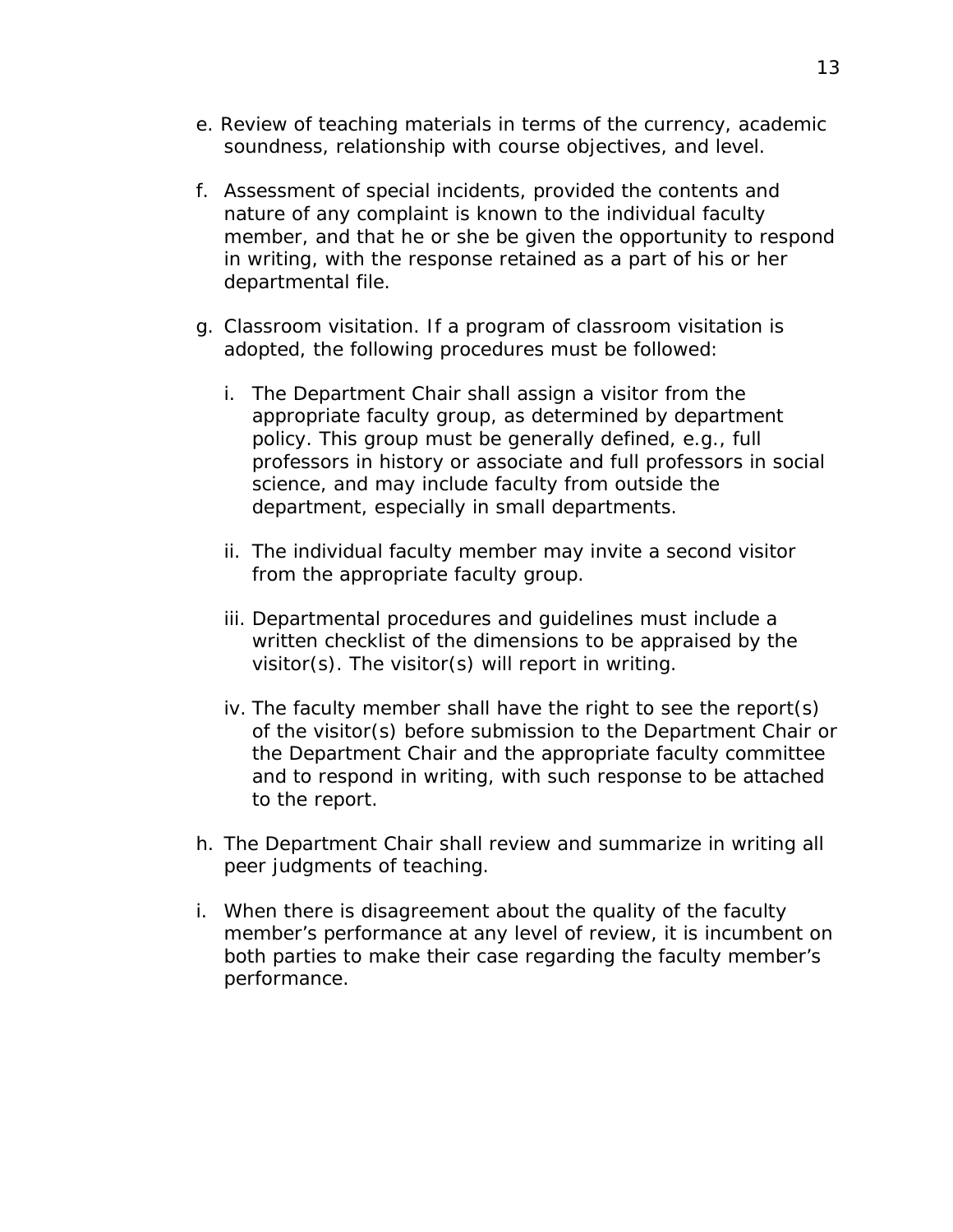- <span id="page-13-0"></span>C. Annual Review of Faculty Performance: Scholarship
	- 1. Departmental procedures and guidelines shall provide for peer review of scholarship in the annual evaluation process, and include criteria for the use of peer judgments in annual reviews.
	- 2. The Department Chair shall review peer evaluation(s) and the materials provided by the faculty member relative to scholarship, and summarize them in writing, as a part of the annual review of faculty performance.
	- 3. When there is disagreement about the quality of the faculty member's performance at any level of review, it is incumbent on both parties to make their case regarding the faculty member's performance.
- <span id="page-13-1"></span>D. Annual Review of Faculty Performance: Service
	- 1. Departmental procedures and guidelines shall provide for peer review of service in the annual evaluation process, and include criteria for the use of peer judgments in annual reviews.
	- 2. The Department Chair shall review peer evaluation(s) and the materials provided by the faculty member relative to service, and summarize them in writing, as a part of the annual review of faculty performance.
	- 3. When there is disagreement about the quality of the faculty member's performance at any level of review, it is incumbent on both parties to make their case regarding the faculty member's performance.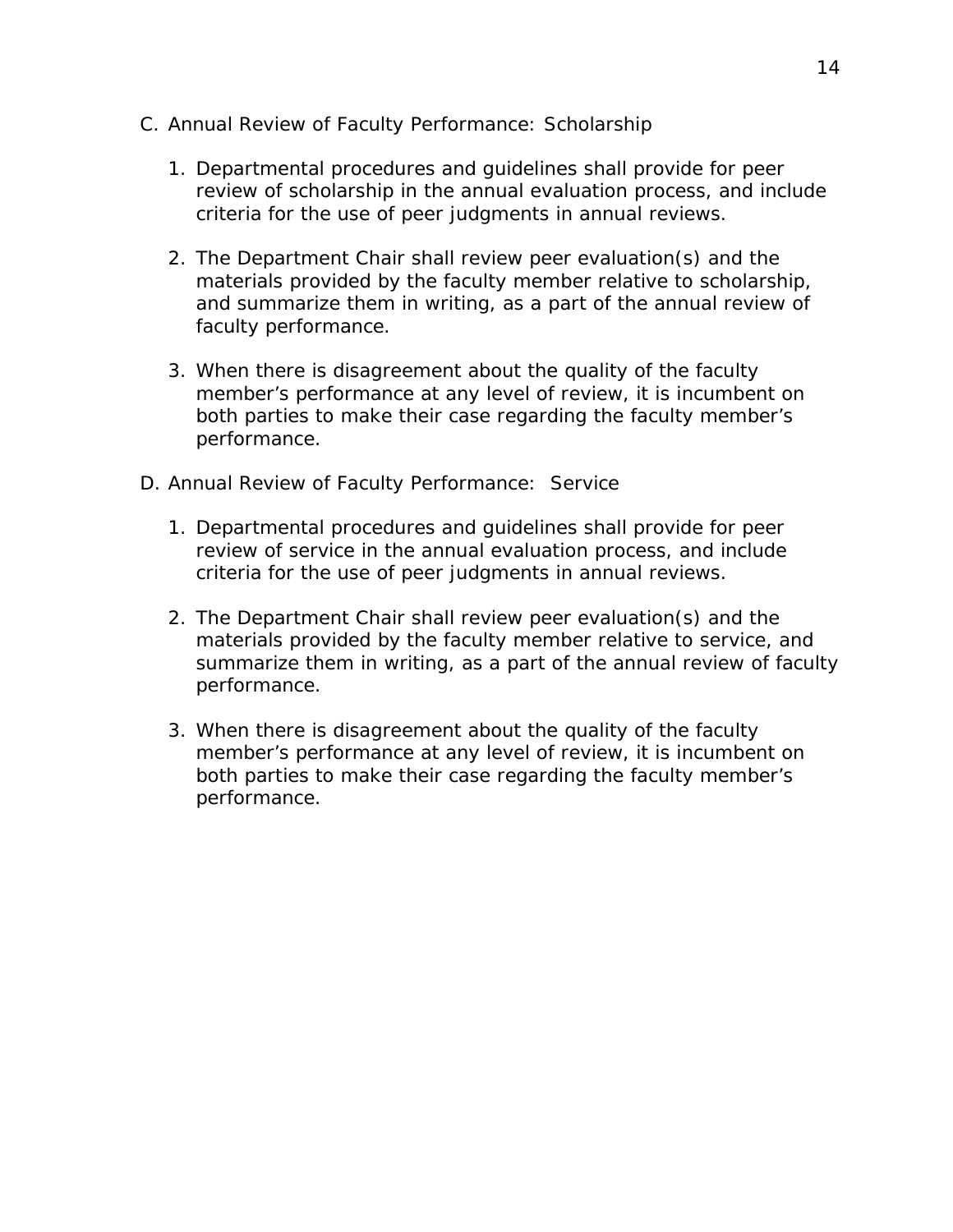*Approved 8/10/92 - Revised Fall 1994, Fall 1996, Fall 1999, and Spring 2007; Approved October 2008 - These Guidelines replace and supersede all previous policies addressing evaluation, promotion, and tenure.*

### <span id="page-14-0"></span>**V. Promotion and Tenure Process**

The promotion and tenure of university faculty is based on a commitment to appoint and retain the highest level of academic professionals. Through the practice of mentorship and annual assessment of faculty performance in teaching or librarianship, scholarship, and service, the university aspires to uphold a level of excellence in its faculty that corresponds to its mission and sustains an intellectual environment supporting academic freedom and scholarly pursuit.

The awarding of promotion in rank is a tangible method of acknowledging measurable distinction of faculty achievement in teaching or librarianship, scholarship, and service. It is the right of each faculty member seeking promotion to expect an equitable and unencumbered process in this pursuit; and it is the responsibility of his or her colleagues and the University to establish clear and consistent criteria for assessment.

The granting of tenure symbolizes a collegial and administrative acceptance of a faculty member into the university's scholarly community. It represents not only an evaluation of past performance, but an evaluation of potential for continued growth. The tenure decision, therefore, must involve consideration of a faculty member's ability to work effectively in, and contribute significantly to, the department and the university community.

- A. The process for the promotion recommendation is as follows:
	- 1. The Faculty Member submits his or her portfolio to the Department Chair or equivalent supervisor by November 1. The portfolio should address elements detailed in [Section IX, The Portfolio,](#page-33-0) as appropriate.
	- 2. The Department Chair will implement the departmental procedures for review, which have been approved by the department, the college, the SVCASA, and Chancellor.

In the absence of approved departmental procedures that specifically allow for a different committee configuration, the Chair will convene a committee of all the department's faculty ranked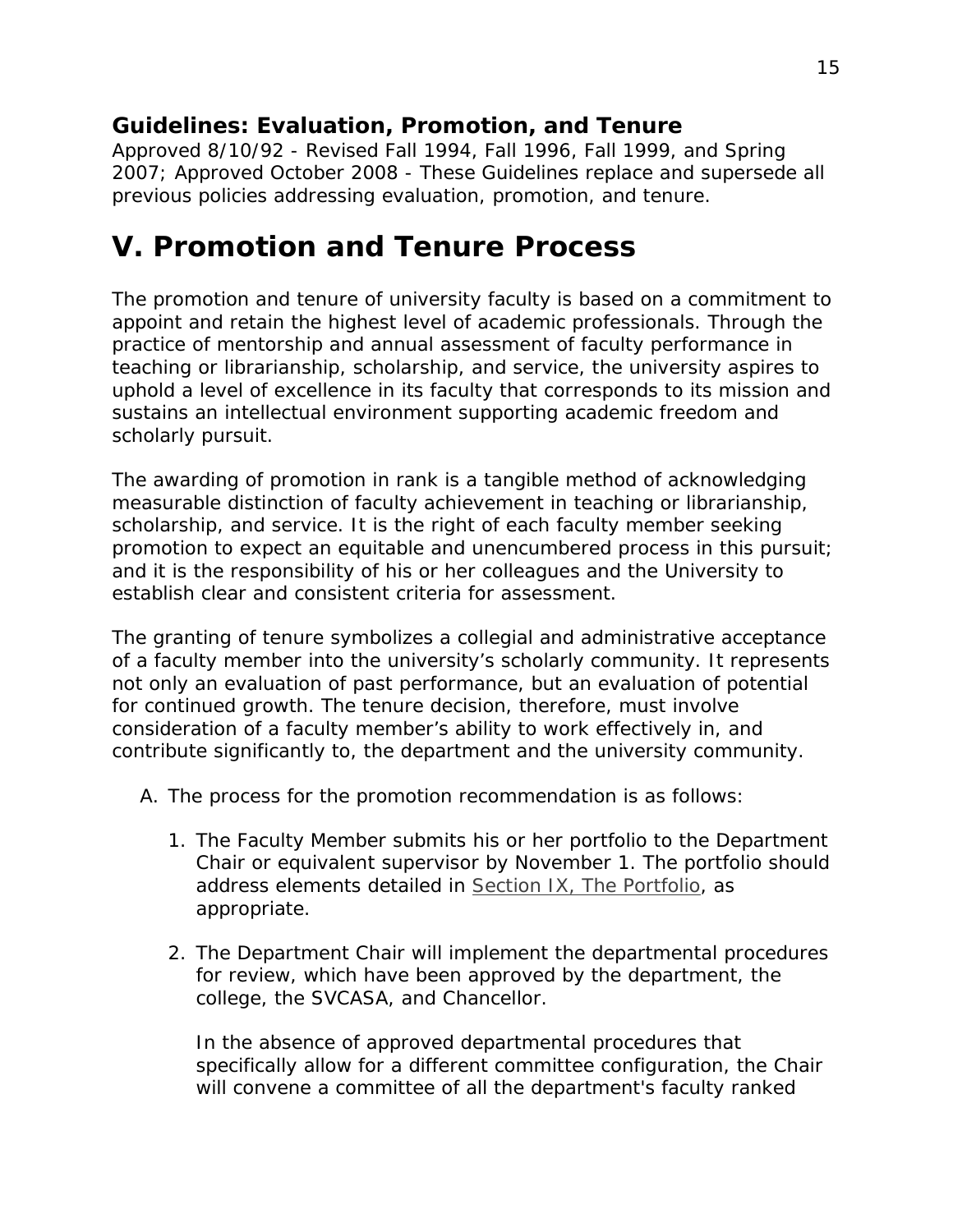assistant professor and above to review the materials and make recommendation for those applying to the assistant rank, a committee of the department's faculty ranked associate professor and above to review the materials and make recommendation for those applying for associate, and a committee of the department's faculty ranked full professor to review the materials and make recommendation for those applying for full professor. In each case, should there be fewer than five members at the appropriate rank on any committee, faculty from inside or outside the institution meeting the above rank criteria will be appointed to the committee by the Dean, in consultation with the Department Chair and the faculty member, to reach a minimum of five.

The committee will make recommendations in writing, generally addressing strengths and/or weaknesses of the application. The vote count must be a part of the letter. If a departmental committee includes appropriately ranked faculty from outside the department or the institution, the committee composition should be addressed in the committee's letter. In the case of joint appointments, the committee composition should be addressed in the committee's letter, and provisions for such committee appointments must be included in written departmental procedures and guidelines, or in written agreements with jointly appointed faculty. The committee's letter becomes part of the portfolio. On receipt of the portfolio, the Chair will write a separate letter that also becomes part of the portfolio.

Letters from the committee and Chair must be copied to the faculty member by December 20. The faculty member may attach a response with compelling supporting material not available at the time of the original submission, may ask for reconsideration of the portfolio in light of that response, or may withdraw from consideration before the application is put forward to the Dean by January 15. For Library faculty, there will be only one committee, which will follow the processes of the departmental committee.

3. In the undergraduate colleges, the Dean requests the appropriate college faculty committee to review the materials and make a recommendation. The college committee will make recommendations in writing, generally addressing strengths and/or weaknesses of the application. The vote count must be a part of the committee's letter. The committee's letter becomes part of the portfolio. On receipt of the portfolio, the Dean will write a separate letter that also becomes part of the portfolio.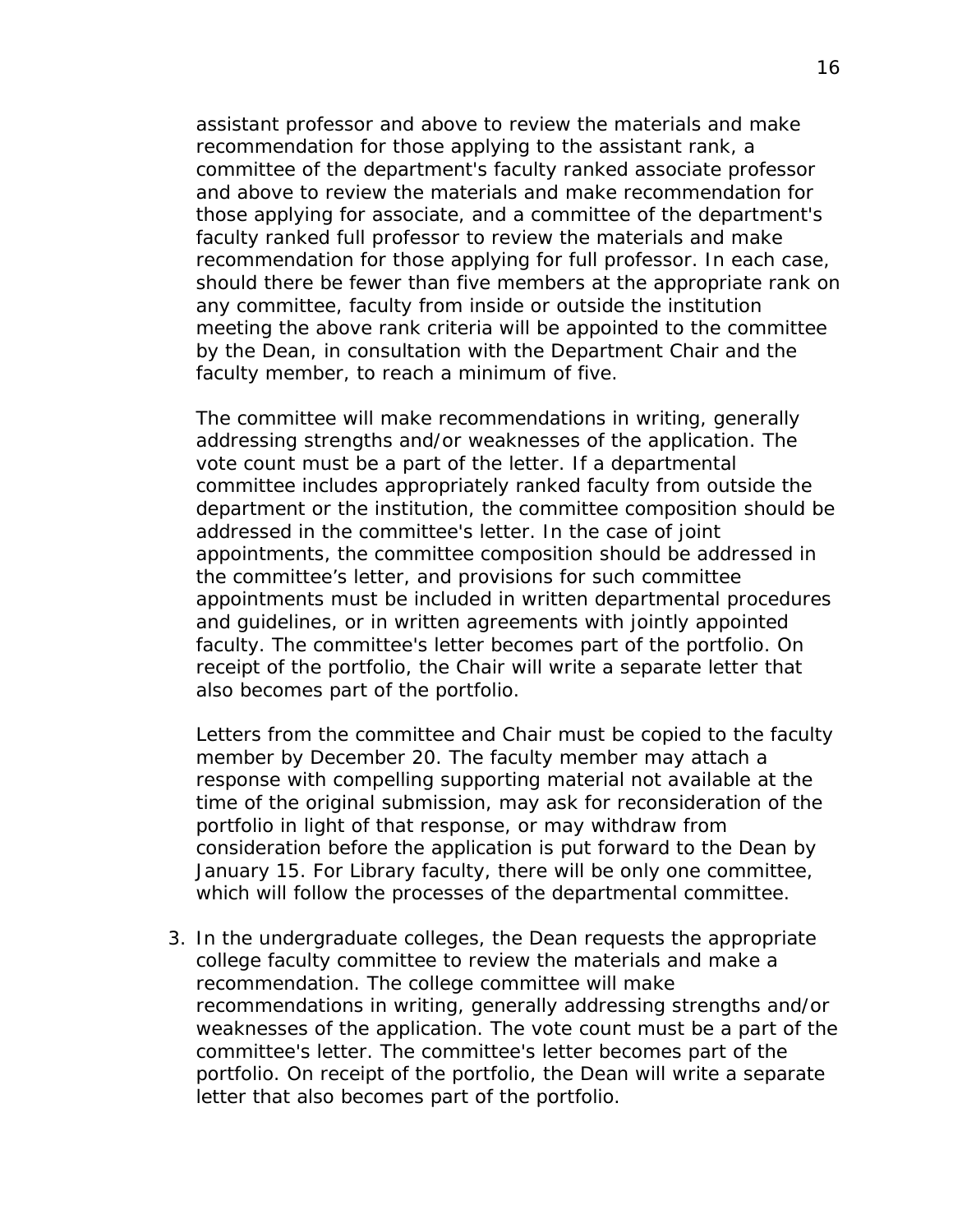Letters from the Dean and the committee must be copied to the faculty member by February 15. The faculty member may attach a response, may ask for reconsideration of the portfolio in light of that response, or may withdraw from consideration before the application is put forward to the Senior Vice Chancellor and Chancellor by February 22. For Library faculty, the Dean follows the deadlines for the colleges.

- 4. Faculty members who sit on both departmental and college committees may participate in discussion and voting on either committee, but not both. For example, faculty who voted on a candidate at the department level must recuse themselves from the discussion and vote on that candidate at the college level. Faculty members who are Department Chairs and members of the college committee must write the Chair's letter and recuse themselves from the discussion and vote on that faculty member candidate at the college level.
- B. The process for the tenure recommendation is as follows:
	- 1. The Faculty Member submits his or her portfolio to the Department Chair or equivalent supervisor by November 1.
	- 2. The Department Chair will implement the departmental procedures for review, which have been approved by the department, the college, the SVCASA, and the Chancellor.

In the absence of approved departmental procedures that specifically allow for a different committee configuration, the Department Chair will convene a committee of all tenured faculty in the department to review the materials and make a recommendation. In this case (absence of approved department procedure), should there be fewer than five tenured department members, tenured faculty from inside or outside the institution will be appointed to the committee by the Dean, in consultation with the Department Chair and the faculty member, to reach a minimum of five.

The committee will make its recommendations in writing, generally addressing strengths and/or weaknesses of the application. The vote count must be a part of the letter. If a department's committee includes faculty from outside the department or the institution, the committee composition should be addressed in the committee's letter. In the case of joint appointments, the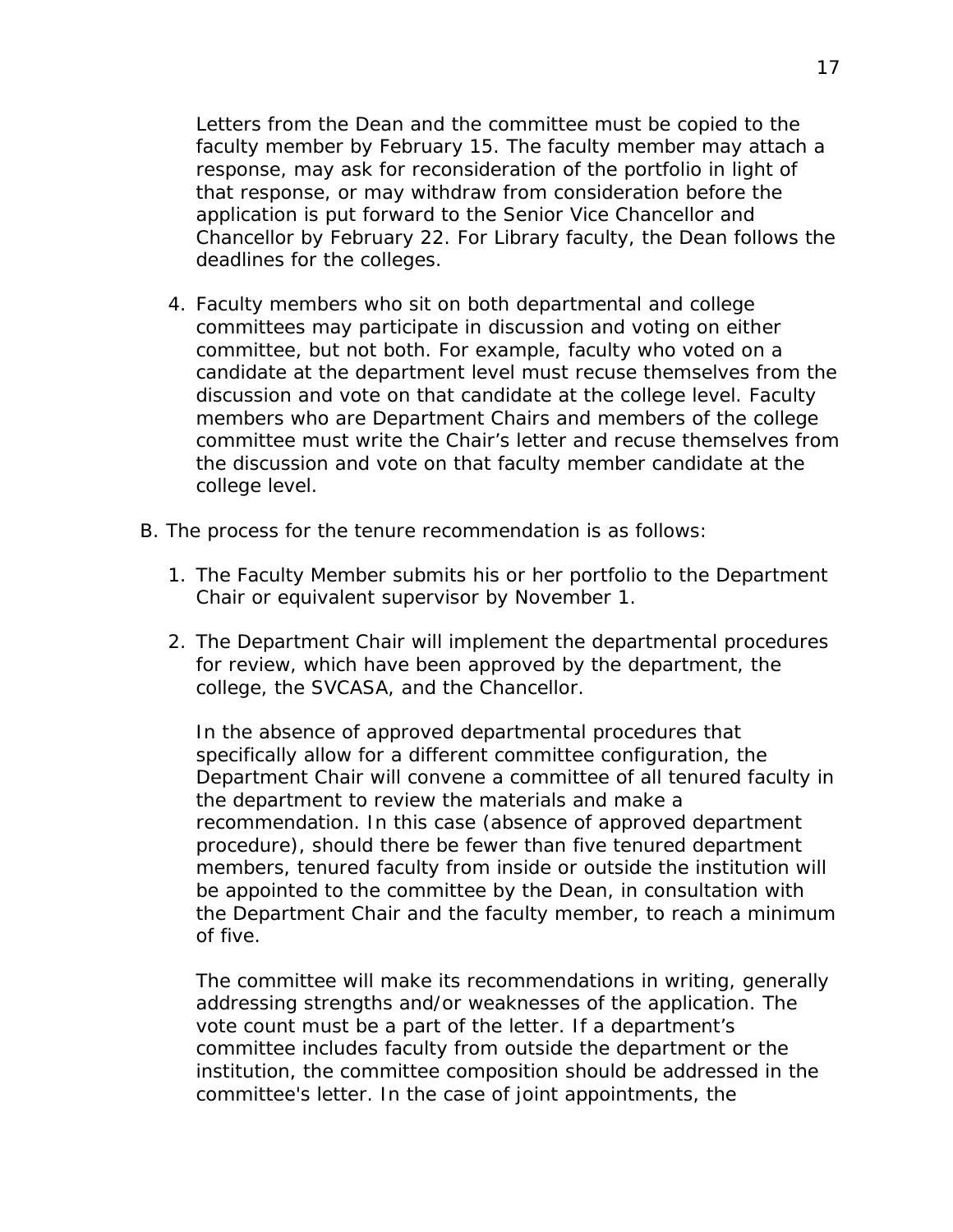committee composition should be addressed in the committee's letter, and provisions for such committee appointments must be included in written departmental procedures and guidelines, or in written agreements with jointly appointed faculty. The committee's letter becomes part of the portfolio.

On receipt of the portfolio, the Chair will write a separate letter that also becomes part of the portfolio. Letters from the committee and Chair must be copied to the faculty member by December 20. The faculty member may attach a response with compelling supporting material not available at the time of the original submission, may ask for a reconsideration of the portfolio in light of that response, or may withdraw from consideration before the application is put forward to the Dean by January 15. For Library faculty, there will be only one committee, which will follow the processes of the departmental committee.

- 3. In the undergraduate colleges, the Dean requests the appropriate college faculty committee to review the materials and make a recommendation. The college committee will make recommendations in writing, generally addressing strengths and/or weaknesses of the application. The vote count must be a part of the committee's letter. The committee's letter becomes part of the portfolio. On receipt of the portfolio, the Dean will write a separate letter that also becomes part of the portfolio. Letters from the Dean and the committee must be copied to the applicant by February 15. The faculty member may attach a response, may ask for a reconsideration of the portfolio in light of that response, or may withdraw before the application is put forward to the Senior Vice Chancellor and Chancellor by February 22. For Library faculty, the Dean follows the deadlines for the colleges.
- 4. Faculty members on both departmental and college committees may participate in discussion and voting on either committee, but not both. For example, faculty who voted on a candidate at the department level must recuse themselves from the discussion and vote on that candidate at the college level. Faculty members who are Department Chairs and members of the college committee must write the Chair's letter and recuse themselves from the discussion and vote on that faculty member candidate at the college level.
- C. The recommended process for the distribution of copies of tenure and promotion letters by those writing to the record is as follows: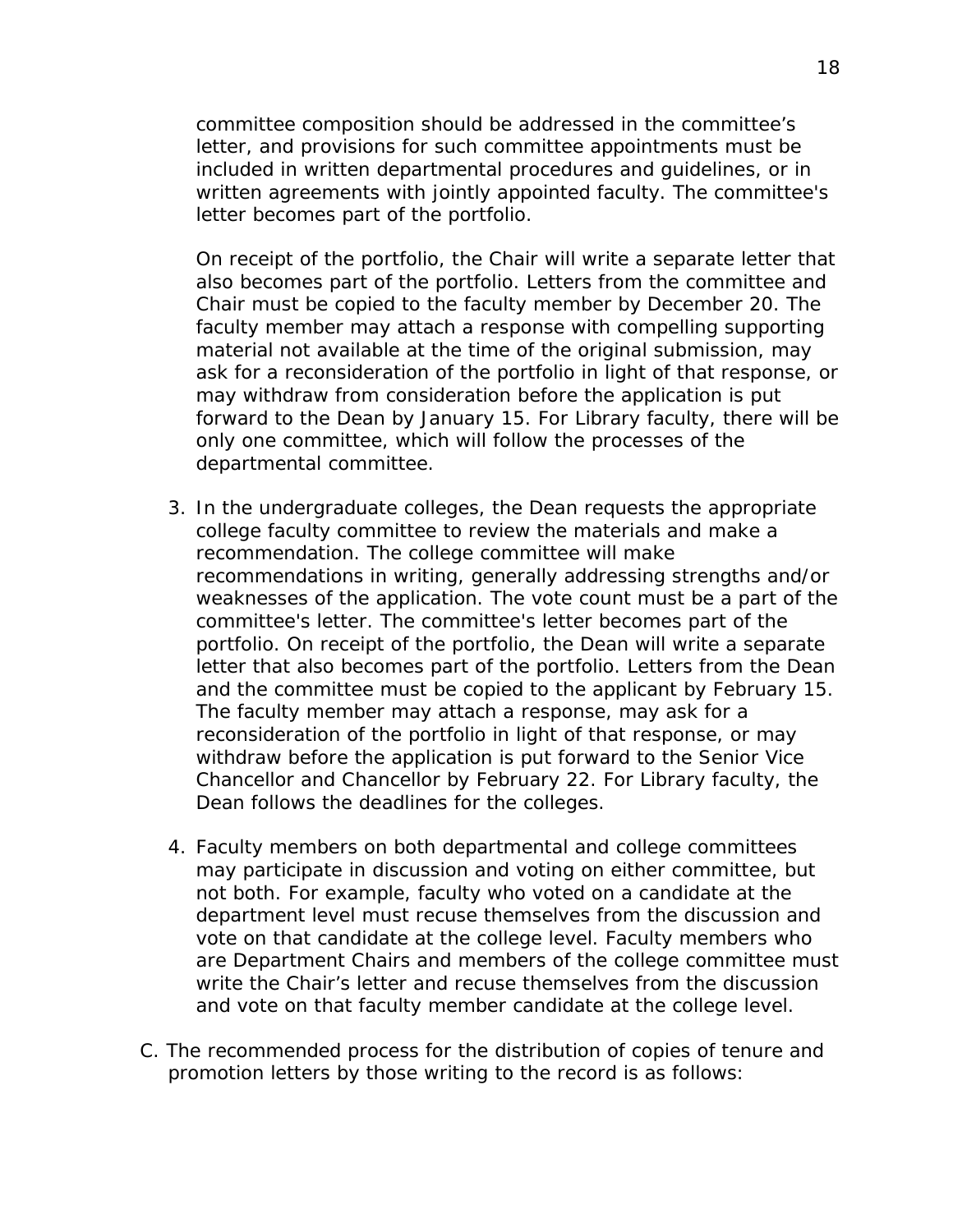| <b>Original Letter</b><br>from: | <b>Addressed</b><br>to: | Copied to:                                                                                            |
|---------------------------------|-------------------------|-------------------------------------------------------------------------------------------------------|
| Department<br>Committee         | Chair                   | <b>Faculty Member</b>                                                                                 |
| Department Chair                | Dean                    | <b>Faculty Member</b><br>Department Committee<br>Chair                                                |
| <b>College Committee</b>        | Dean                    | <b>Faculty Member</b><br>Department Committee<br>Chair<br>Department Chair                            |
| Dean                            | <b>SVCASA</b>           | <b>Faculty Member</b><br>Department Committee<br>Chair<br>Department Chair<br>College Committee Chair |

D. Copies of all original letters are placed in the faculty member's personal file. If the faculty member withdraws, letters which are not sent forward will not be copied or placed in the personal file.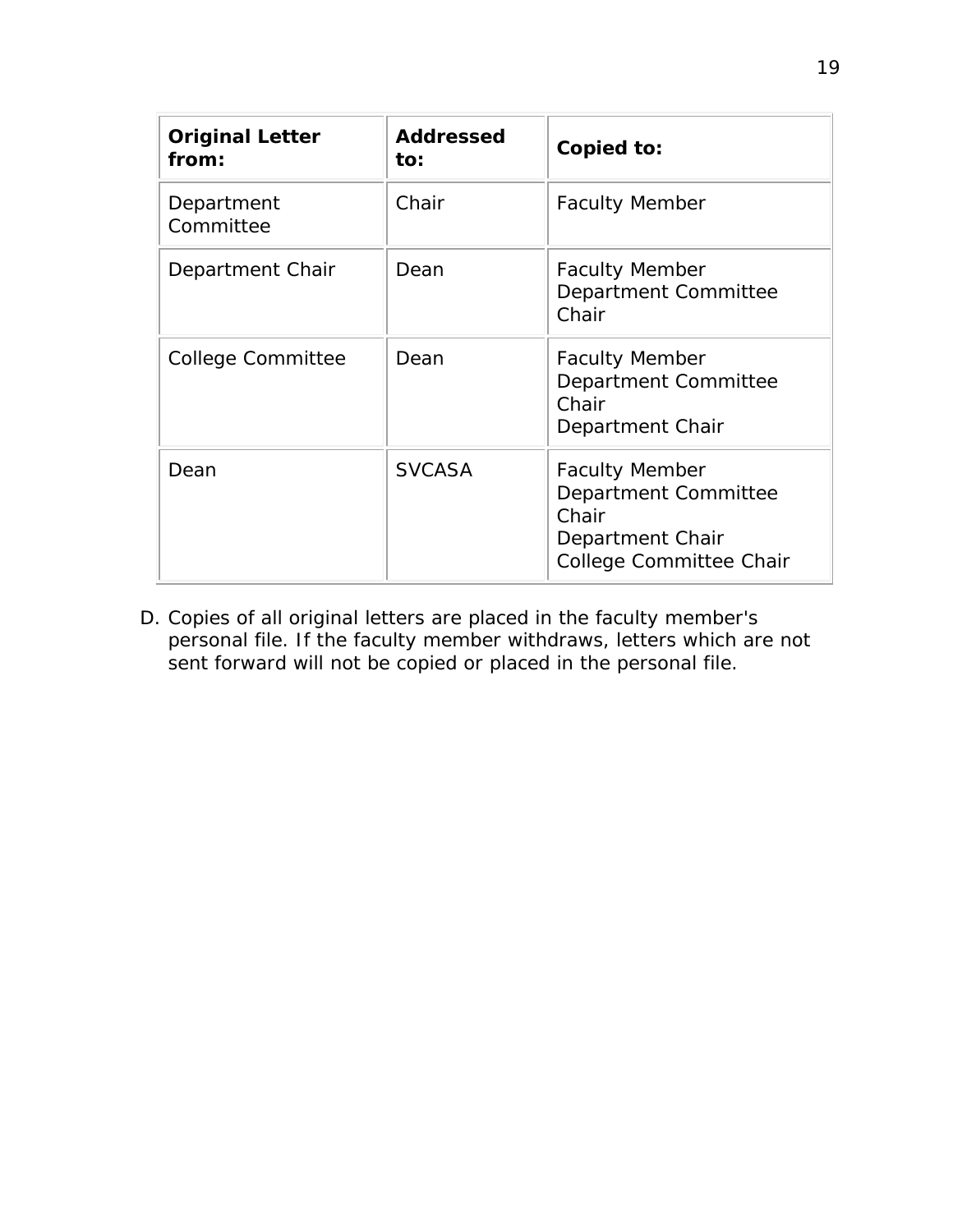*Approved 8/10/92 - Revised Fall 1994, Fall 1996, Fall 1999, and Spring 2007; Approved October 2008 - These Guidelines replace and supersede all previous policies addressing evaluation, promotion, and tenure.*

### <span id="page-19-0"></span>**VI. The Criteria for Promotion and Tenure**

Teaching, scholarship, and service are the general areas to be used by reviewers in determining faculty performance. The decisions to award promotion and tenure are very important for the institution as well as for individual faculty members, and must be based on evidence of strong performance in teaching, scholarship, and service, and not simply on length of service to the institution. The colleges, library, and departments shall formulate criteria for promotion and tenure specific to the disciplinary activities and standards of those units. College standards will be no less stringent than those contained in this document, and departmental standards will be no less stringent than those of the college.

Consistent with the UNK mission, performance in **teaching** is paramount. Therefore, all teaching faculty applying for promotion or tenure must provide, as a minimum, evidence of excellence in teaching. Teaching excellence will be judged by evidence of content expertise, instructional effectiveness and creativity, and course management. This evidence will include student evaluations and may include, but is not limited to, other means such as teaching portfolios and peer observation. Faculty whose primary assignment is not teaching will be reviewed in a manner consistent with their assignment.

**Scholarship**, which includes the advancement, integration, application, and representation of knowledge, is inherent in effective teaching. Research leading to the advancement of knowledge resulting in publication in peerreviewed publications is an expectation of faculty. As referenced in section [I.C.2.,](#page-2-0) juried creative activity (or other departmentally-approved activities) is recognized as the equivalent of peer-reviewed publication. Such publications (and departmentally-approved equivalents) may be associated with teaching and/or service. (See <u>Introduction</u> and [Appendix](http://www.unk.edu/academic_affairs/_files/faculty_handbook/rt-appendix-a.pdf) A.) Additional evidence of scholarship may include (but is not limited to) presentations at scholarly meetings, external research funding received, grant proposals submitted, intellectual properties developed, and awards and other recognitions.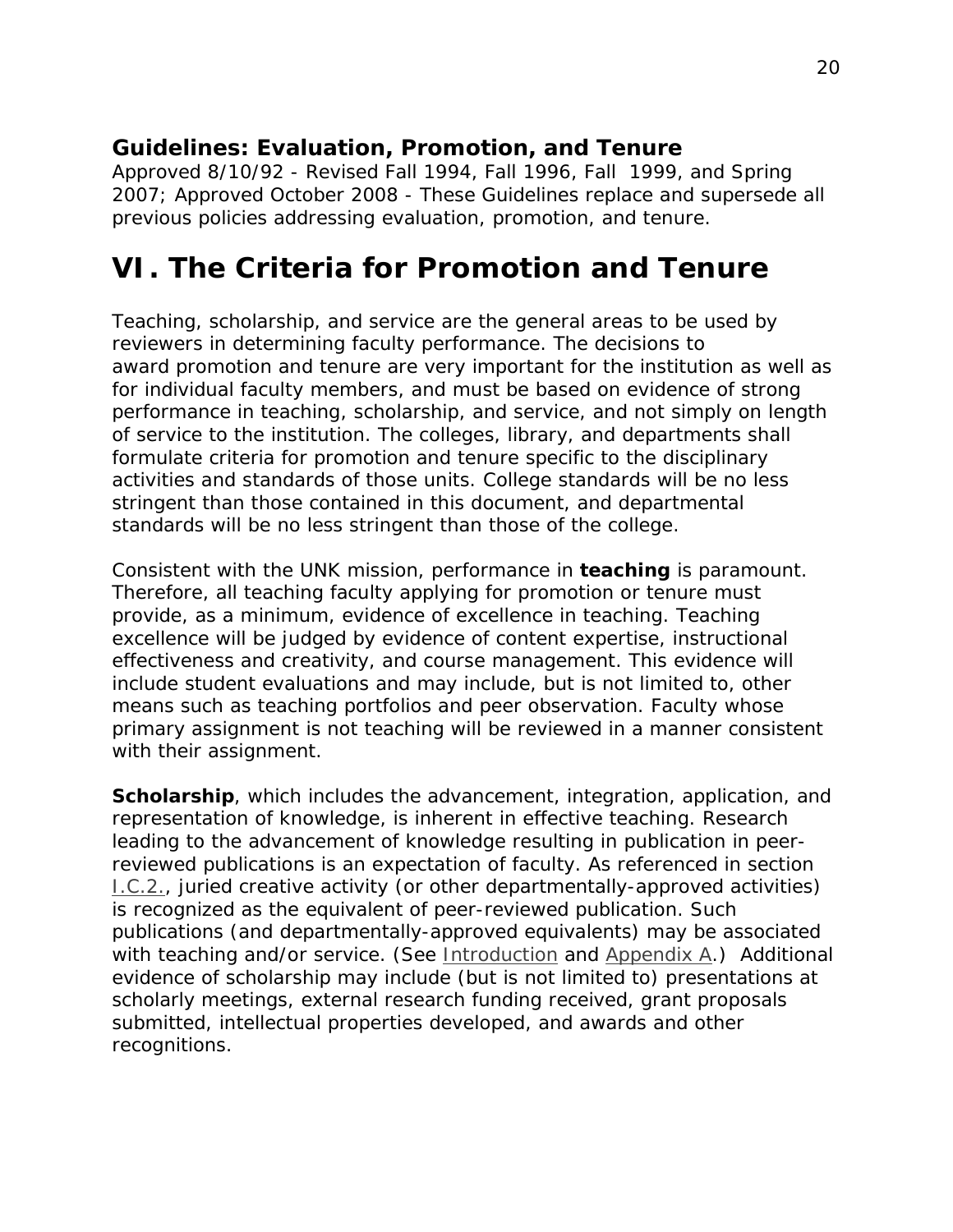**Service** to the University, community, and profession involves the use of a faculty member's professional expertise and leadership ability to serve various constituencies. Evidence of service may include (but is not limited to) membership on and leadership of department, college, campus, and University committees and task forces; sponsorship of student organizations; participation in or direction of professional conferences, workshops, and clinics; use of professional expertise in the service of community or governmental entities; institutional grant writing; editing or refereeing for professional or scholarly publications; and officership or other service in professional or scholarly societies.

#### <span id="page-20-0"></span>A. Promotion

- 1. For promotion or appointment to **Assistant Professor**, the faculty member should have at least 30 hours beyond the master's in an active terminal degree program (or an appropriate equivalent) in his or her field. The faculty member must show promise of making a contribution to the department and the University. In addition, promotion to Assistant Professor normally requires three years of full-time college level teaching or its equivalent. The year of the promotion review process counts in meeting this requirement.
- 2. Promotion or appointment to **Associate Professor** normally requires the terminal degree (or its appropriate equivalent) and the faculty member must present clear evidence of significant contributions in teaching, scholarship, and professional service beyond the level of accomplishment for promotion to Assistant Professor. In addition, promotion to Associate Professor requires five years of experience in the rank of Assistant Professor and three years in the rank of Assistant Professor at UNK. Any exception to this requirement must be agreed upon and incorporated into the faculty member's initial letter of appointment. The year of the promotion review process counts in meeting these requirements.
- 3. For promotion or appointment to **Professor**, there should be clear evidence of sustained and recognized contributions in teaching, scholarship, and professional service significantly beyond the level of accomplishment expected for promotion to Associate Professor. In addition, promotion to Professor normally requires ten years of full-time experience in college-level teaching or its equivalent and five years in the rank of Associate Professor at UNK. The year of the promotion review process counts in meeting these requirements.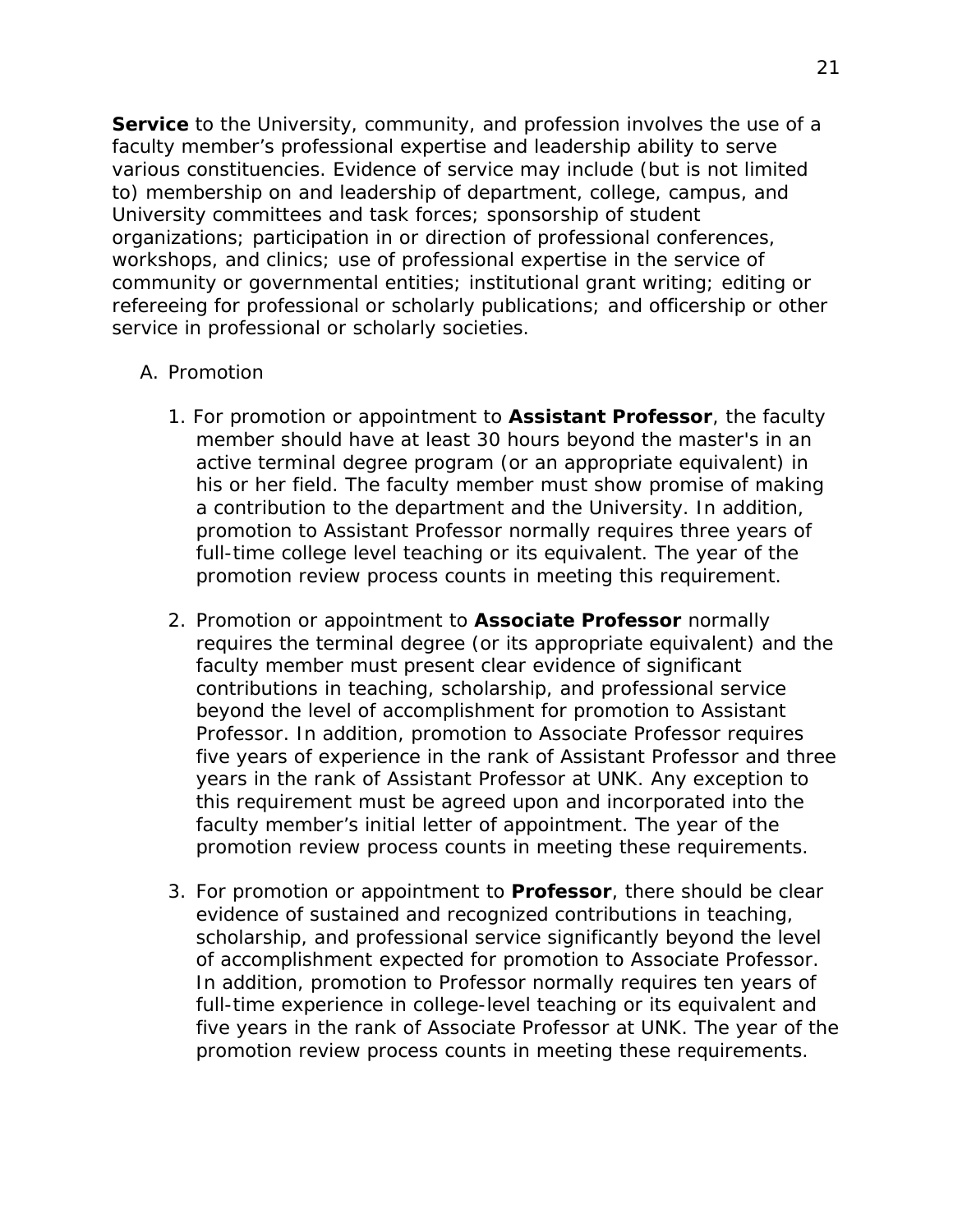#### B. Tenure

- 1. Because of its impact on the future of the institution, tenure is the most significant recognition the University can give a faculty member. Therefore, promise of future performance must be supported by clear evidence of sustained contribution, consistent with the teaching, scholarship and service criteria above, over a period of time. All candidates for tenure must hold the terminal degree or its appropriate equivalent.
- 2. Individuals and committees who make recommendations on the granting of tenure should address their expectation that the candidate's future performance will contribute to the effectiveness of the department. The collegial model of shared authority requires responsible participation in the pursuit of department, college, and university objectives.
- 3. The granting of tenure must conform to *[Regent](http://www.nebraska.edu/board/bylaws-policies-and-rules.html) Bylaw [4.10](http://www.nebraska.edu/board/bylaws/4.10.htm)* and *Regent Policy 4.3.1*. To gain tenure, the candidate without credit for prior experience will normally be considered in the sixth year at UNK. The truly exceptional candidate may be considered for and awarded tenure at an earlier time. The date that will be considered as the candidate's sixth year in the tenure process, as per *Regent Bylaw [4.10](http://www.nebraska.edu/board/bylaws/4.10.htm)*, must be specified in the initial letter of appointment. In accordance with [Executive Memorandum No. 18](http://nebraska.edu/docs/president/18%20Interruption%20of%20Tenure%20Track.pdf) of the President of the University of Nebraska, the period of service before consideration for tenure may be extended in some cases due to maternity, disability, or family and medical leave.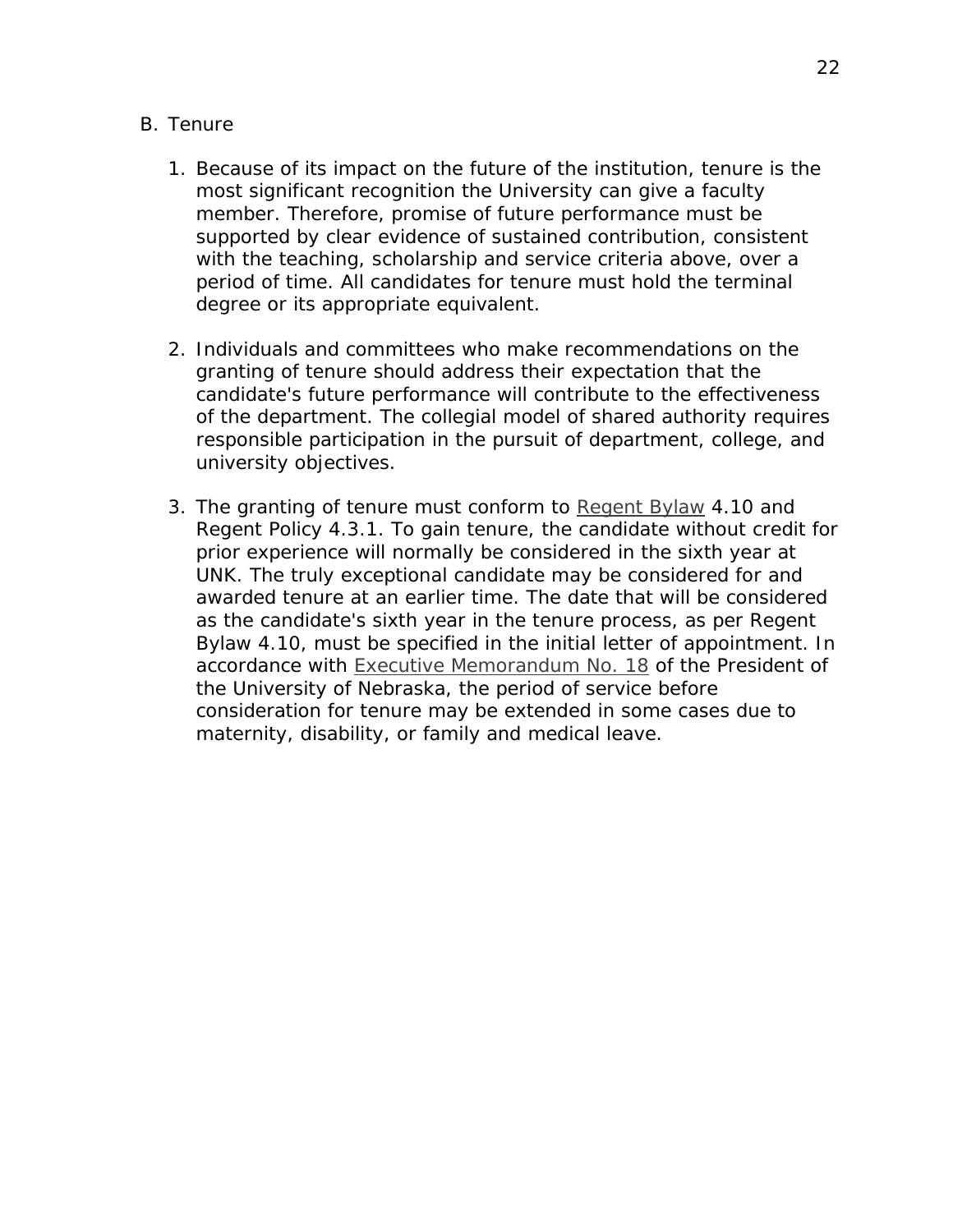*Approved 8/10/92 - Revised Fall 1994, Fall 1996, Fall 1999, and Spring 2007; Approved October 2008 - These Guidelines replace and supersede all previous policies addressing evaluation, promotion, and tenure.*

# <span id="page-22-0"></span>**VII. Promotion of Lecturers (Special Appointments - non-tenure track) to Senior Lecturer**

- A. The process for the promotion recommendation is as follows:
	- 1. The **Faculty Member** submits his or her portfolio to the Department Chair or equivalent supervisor by November 1. The portfolio should address elements detailed in [Section IX, The](#page-33-0)  [Portfolio,](#page-33-0) as appropriate.
	- 2. The **Department Chair** will implement the departmental procedures for review, which have been approved by the department, the college, the SVCASA, and Chancellor.

In the absence of approved departmental procedures specifying a different committee configuration, the Chair will convene a committee composed of two colleagues (tenure-track, tenured, or senior lecturer) named by the faculty member and three (same pool) named by the chair, all to be from the department, if possible. Both the faculty member and the chair may name committee members outside the department if there are not five who are available to serve within the department.

The committee will make recommendations in writing, generally addressing strengths and/or weaknesses of the application. The vote count should be a part of the letter. If a department's committee includes appropriately ranked faculty from outside the department or the institution, the committee composition should be addressed in the committee's letter. In the case of joint appointments, the committee composition should be addressed in the committee's letter, and provisions for such committee appointments must be included in written departmental procedures and guidelines, or in written agreements with jointly-appointed faculty. The committee's letter becomes part of the portfolio.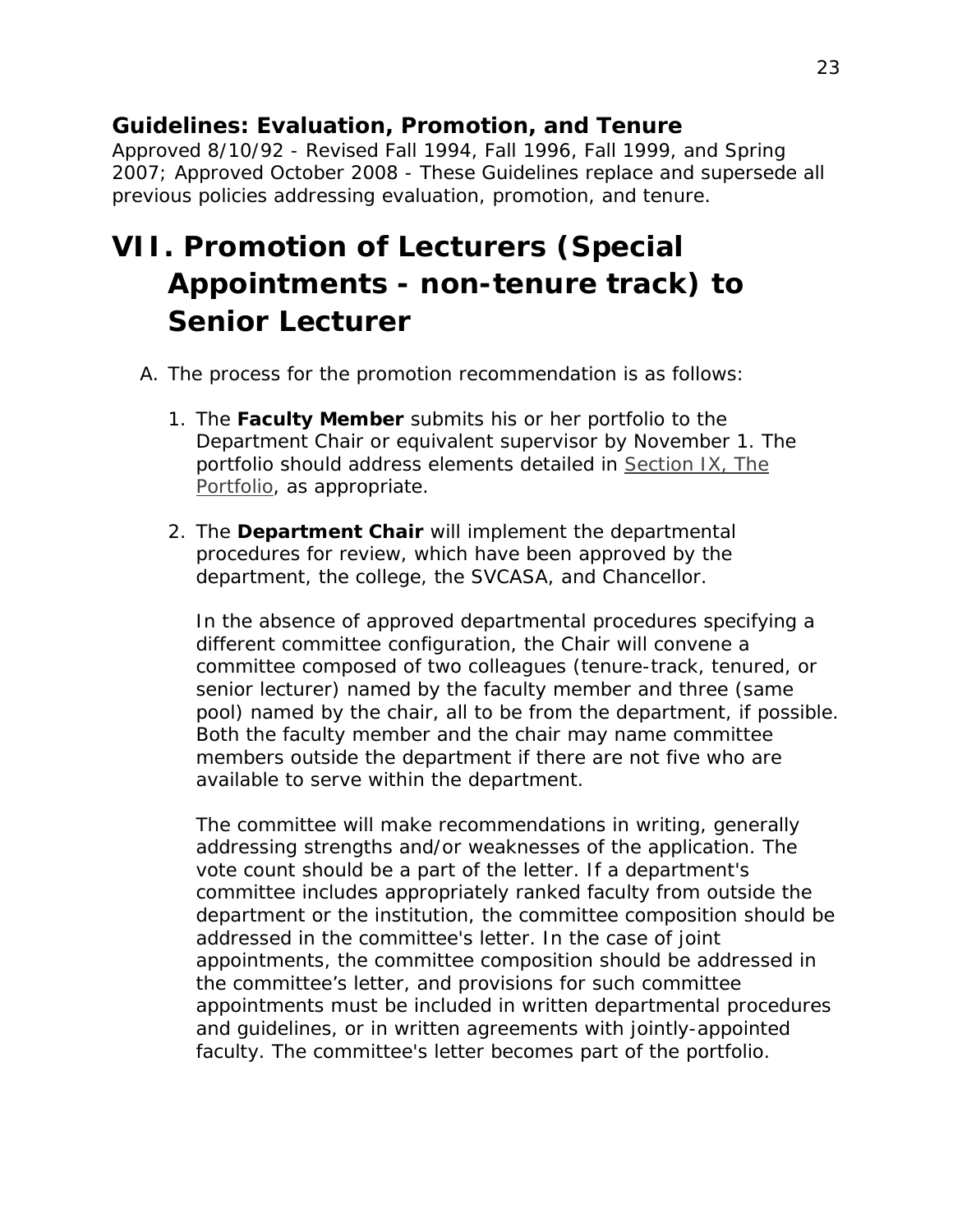On receipt of the portfolio, the Chair will write a separate letter that also becomes part of the portfolio. Letters from the committee and Chair must be copied to the faculty member by December 20. The faculty member may attach a response, may ask for reconsideration of the original portfolio in light of that response, or may withdraw from consideration before the application is put forward to the Dean by January 15. For Library faculty, there will be only one committee, which will follow the processes of the departmental committee.

3. In the undergraduate colleges, the **Dean** requests the appropriate college faculty committee to review the materials and make a recommendation. The college committee will make recommendations in writing, generally addressing strengths and/or weaknesses of the application. The vote count must be a part of the committee's letter. The committee's letter becomes part of the portfolio.

On receipt of the portfolio, the Dean will write a separate letter that also becomes part of the portfolio. Letters from the Dean and the committee must be copied to the faculty member by February 15. The faculty member may attach a response, may ask for reconsideration of the original portfolio in light of that response, or may withdraw from consideration before the application is put forward to the Senior Vice Chancellor and Chancellor by February 22. For Library faculty, the Dean follows the deadlines for the colleges.

- 4. Faculty members who sit on both departmental and college committees may participate in discussion and may vote on either committee, but not both. For example, faculty who voted on a candidate at the department level must excuse themselves from deliberations on that candidate at the college level. Faculty members who are Department Chairs and members of the college committee must write the Chair's letter and excuse themselves from discussion and vote on that faculty member candidate at the college level.
- B. Criteria for appointment or promotion to Senior Lecturer
	- 1. Consistent with the UNK mission, performance in teaching is paramount. Normally, promotion to Senior Lecturer recognizes a sustained record of excellent performance to the University in the capacity of Lecturer. Faculty initially appointed as Senior Lecturer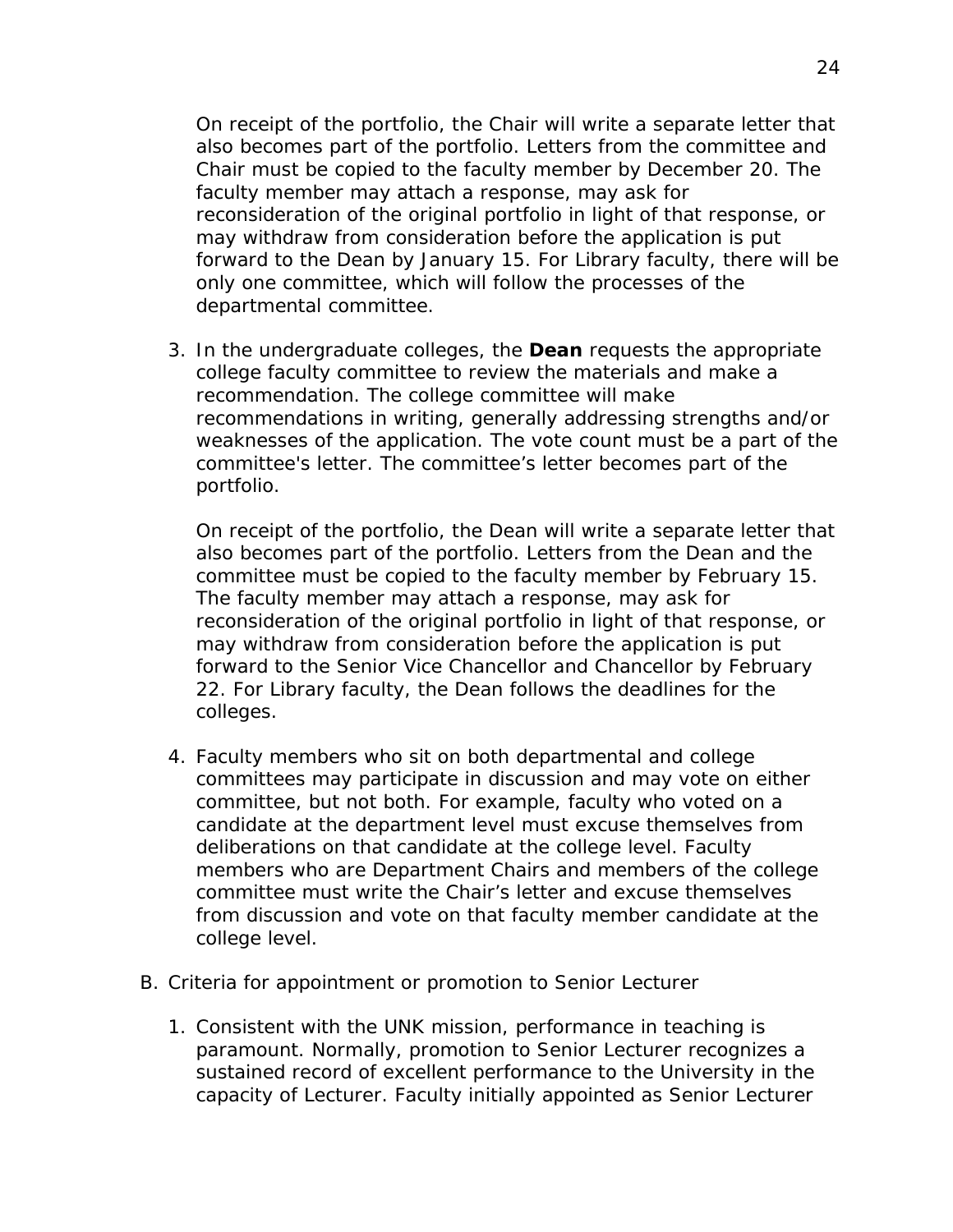must bring to the University a record of accomplishment which meets or exceeds the promotion criteria.

- 2. Senior Lecturers have at least five years of teaching or other relevant academic or professional experience.
- 3. Senior Lecturers demonstrate excellence in teaching and other closely related academic and professional activities as assigned by their department.
- 4. As an alternative to the above criteria, the title of Senior Lecturer may also recognize advanced academic preparation, including the doctorate or other terminal degree. Teaching excellence is paramount in all cases.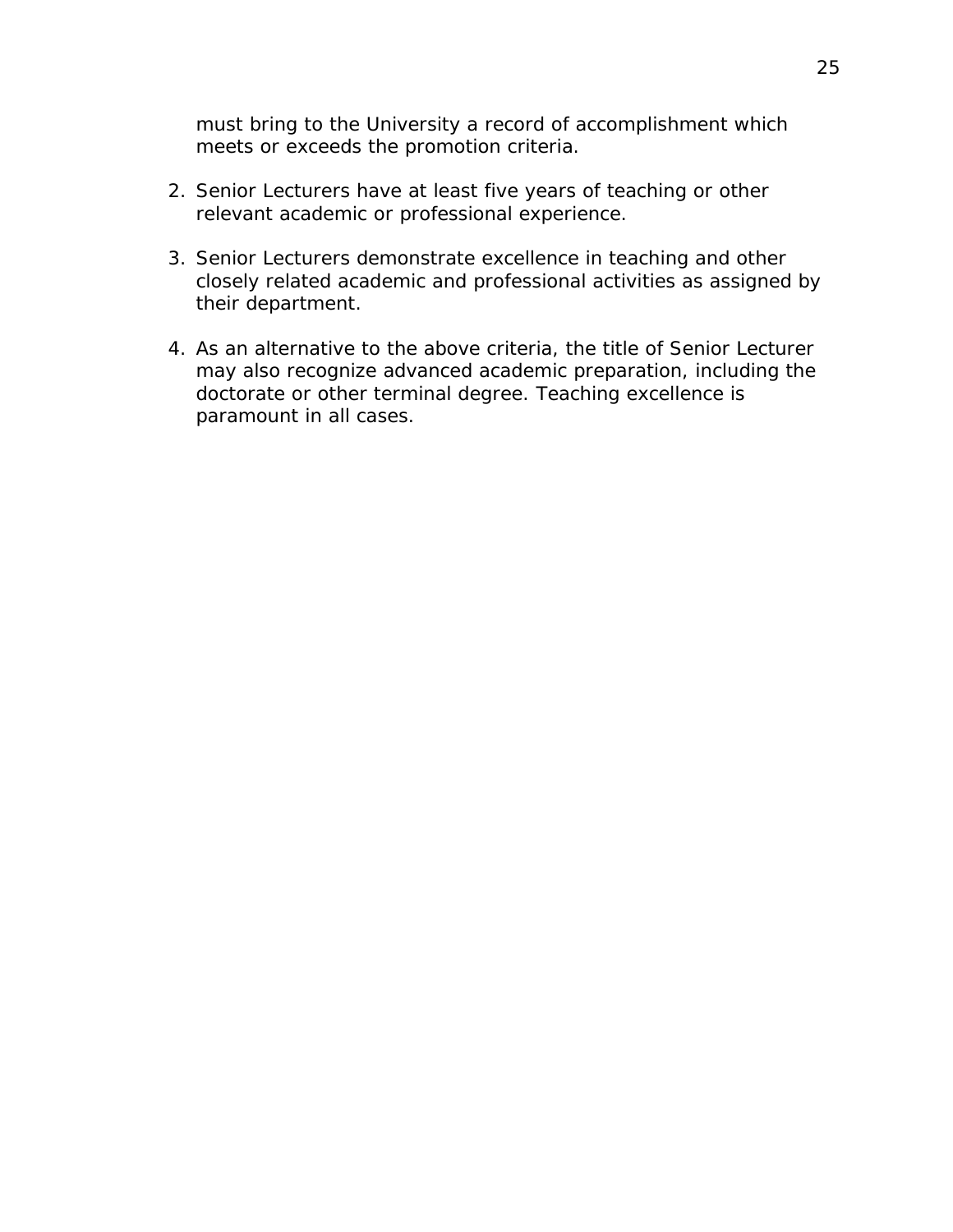*Approved Spring 1998 - Section VIII Revised Spring 2007; Approved October 2008 - These Guidelines replace and supersede all previous policies addressing evaluation, promotion, and tenure.*

## <span id="page-25-0"></span>**VIII. Post-Tenure Review**

- <span id="page-25-1"></span>A. General Information
	- 1. **Purpose.** The annual review process is intended to assist faculty on continuous appointment (tenured faculty) in achieving professional goals and maximizing contributions to the University throughout their professional careers. In cases where goals are not being met or contributions should be markedly improved, a posttenure review under this policy will be conducted. This post-tenure review will emphasize the pattern of past performance, current interests of the faculty member, and the objectives for future contributions of the faculty member. The review will be based upon the principle of peer review and provide added assurance that faculty on continuous appointment are accountable for their performance.
	- 2. **Applicability of Review Process.** All members of the faculty who have been on a continuous appointment pursuant to the *[Board of](http://www.nebraska.edu/board/bylaws-policies-and-rules.html)  [Regents Bylaws](http://www.nebraska.edu/board/bylaws-policies-and-rules.html) 4.3.3* for a period of three or more years may elect or be required to undergo post-tenure review. A faculty member shall not be subject to or eligible for review under this policy more frequently than once every four years. A faculty member shall undergo a post-tenure review as specified in either 2.a or  $2.b$  as follows:
		- a. A faculty member receives (after a minimum of three years of a continuous appointment):
			- 1. An Annual Review of Faculty Performance from the Department Chair or equivalent supervisor that identifies a substantial and continuing deficiency in the faculty member's performance, and which clearly states that if substantial and acceptable progress toward removing the deficiency is not made by the time of the next Annual Review, a post-tenure review will be initiated; and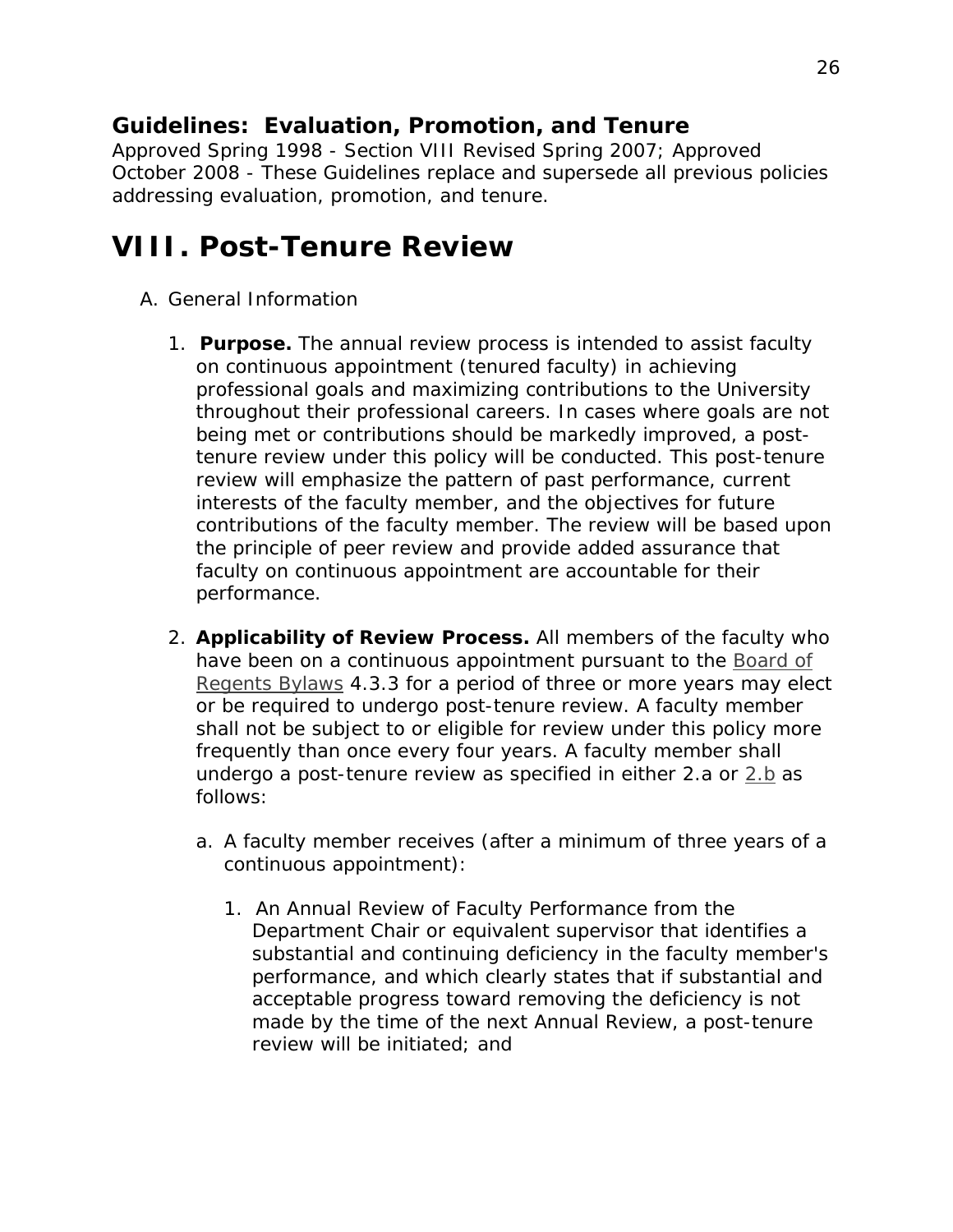- 2. Notification after the next Annual Review that the substantial and continuing deficiency in the previous Review has not been remedied, and that a post-tenure review is required.
- <span id="page-26-0"></span>b. A faculty member may request a review in accordance with the post-tenure peer review process. The purpose of such a review would be to provide helpful evaluation and assistance to the faculty member in planning a prospective program by which the faculty member can maximize his/her contributions to the University and more fully realize her/his professional goals.
- 3. **Nature of the Review.** For a review initiated under [Section A.2.a](#page-25-1) of this policy, a special peer review file shall be developed by the Department Chair or equivalent supervisor by September 1. This file must contain a clear identification and description of the deficiency or deficiencies, copies of the faculty member's last three annual reviews, and such other materials as are relevant. The file may be supplemented by the faculty member with information the faculty member believes to be relevant, including a proposed plan to remove the deficiency. The faculty member's preliminary contributions to the special peer review file must be completed by September 15, at which time the file will be forwarded to the Review Committee.

For a review under [Section A.2.b](#page-26-0) of this policy, a file containing copies of the faculty member's previous three annual reviews and such other material as may be relevant will be developed by the Department Chair or equivalent supervisor.

One component of a post-tenure review, required by *Regent Bylaw 4.3.3*, shall be an evaluation by peers external to the campus when research productivity is an issue. Evaluation by peers external to the campus may be used when teaching and/or service/outreach productivity is in question.

In all cases, the faculty member shall have the opportunity to supplement the special peer review file throughout the review process by including any information the faculty member believes to be relevant and helpful to the Review Committee or to administrators involved in the review process. The Department Chair or equivalent supervisor shall cooperate with the faculty member to provide relevant information and shall periodically notify the faculty member of additions to the file. The faculty member shall be given access to all materials in the special peer review file.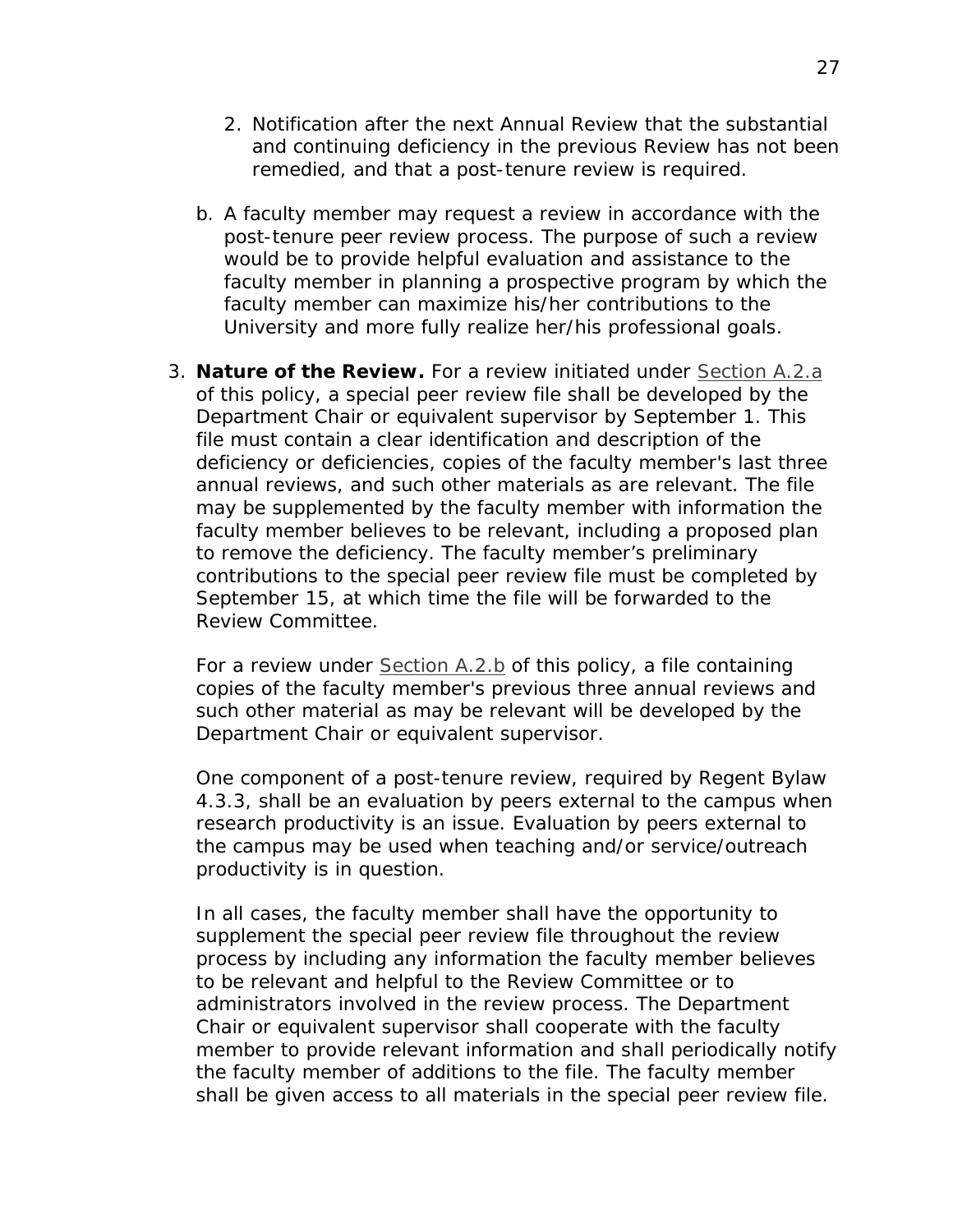The faculty member and the Department Chair may include in the file a response to material provided by the other. If the faculty member acknowledges a deficiency in performance, he or she is encouraged to include in the file a plan to remedy the deficiency or to otherwise maximize the faculty member's achievement of professional goals and contribution to the unit's mission, with specific goals and timetables for their achievement.

- 4. **Outcome of the Post-Tenure Review Process.** A written appraisal with recommendations (as appropriate) will be prepared by the College Dean. This letter will be addressed to the faculty member and copied to the Department Chair (or equivalent supervisor) and SVCASA, and will include a plan outlining the expectations as to how the faculty member can remedy any deficiency in performance or enhance the faculty member's professional goals and contribution to the University. Any sanction to be imposed on the faculty member related to his/her performance shall be governed by the *Regents' Bylaws* and must follow procedures prescribed in the *Bylaws*. All relevant University appeal mechanisms and procedures are available to faculty members being evaluated under this policy.
- B. Implementation Procedures.
	- 1. **The Review Committee.** A post-tenure review committee will be appointed in accordance with College policies for annual peer review, and be supplemented for the post-tenure review by one faculty member, appointed by the College Dean, from outside the department of the person being reviewed. In no case shall the Review Committee have fewer than 3 members, including the extra-departmental reviewer.

In the case of a current Department Chair undergoing post-tenure review, the Dean shall designate a senior faculty person, if possible in the same department, to act in the role of Department Chair in the post-tenure review process.

2. **Conducting the Post-Tenure Review.** The Review Committee will review the special peer review file and transmit its written report to the Department Chair by November 1. The Department Chair will examine the special peer review file and review the committee's report and transmit his or her written report to the College Dean by December 1. Copies of the review committee's report and the Department Chair report shall be delivered to the faculty member,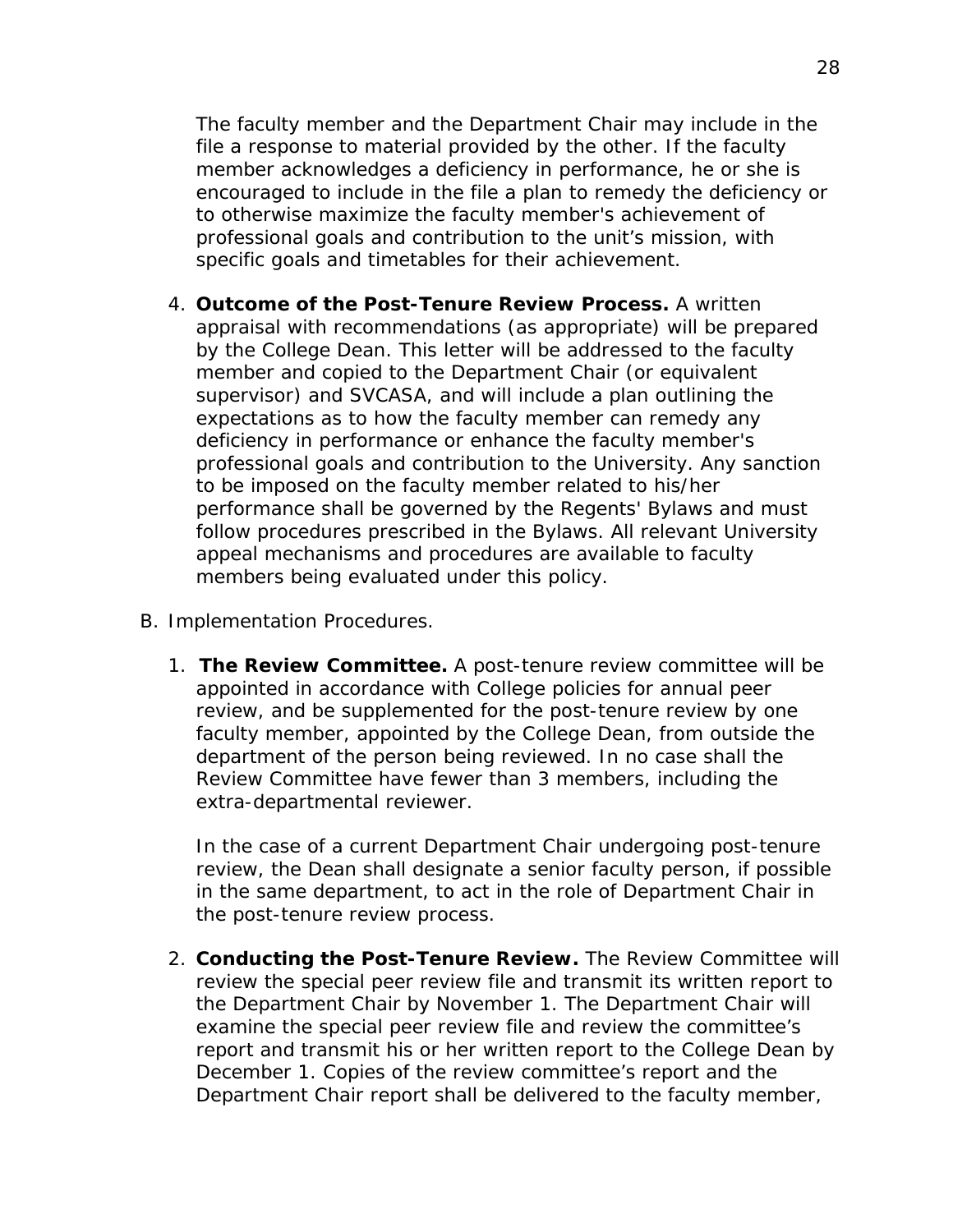who may respond to the Dean in writing. By February 1 the Dean will review the entire file and, after consultation with the Department Chair as to whether or not performance is satisfactory, write an appraisal. The faculty member will receive a copy of the Dean's appraisal.

The Review Committee may meet with the Department Chair and the faculty member, either together or separately. The Committee may consult other sources of information not included in the file with the approval of the Department Chair and the faculty member.

Evaluation by peers external to the campus is required when research productivity is an issue. Evaluation by peers external to the campus may be used when teaching and/or service productivity is in question. If the Review Committee determines that evaluation by external peers is required or would be useful, the Committee shall notify the Department Chair and the faculty member. Thereafter, such outside reviews shall be obtained in accordance with the same procedure utilized by the Department to obtain outside reviews for purposes of making tenure decisions. In the absence of Departmental procedures, external evaluators will be selected by mutual agreement of the Department Chair and the faculty member under review.

In accordance with the schedule for the review outlined above, the Review Committee shall make a written report of its findings and recommendations (see [Section C: The Review Committee Report\)](#page-29-0).

If the special peer review is conducted at the request of the Department Chair pursuant to section [A.2.a](#page-25-1) of this procedure, the written report of the Review Committee shall be provided to the Department Chair, the College Dean, and the faculty member.

If the special peer review is conducted at the request of the faculty member pursuant to section  $A.2.b$  of this procedure, the written report of the Review Committee shall be provided solely to the faculty member. The faculty member, at his or her discretion, may keep the Report confidential, share it with the Department Chair, or share it with the Department Chair and College Dean. If requested by the faculty member, the Department Chair and Dean shall provide a written response to the Report, each indicating the extent to which he or she agrees or disagrees with the findings and recommendations of the Report and why. At the request of the faculty member, the Report and any response from administrators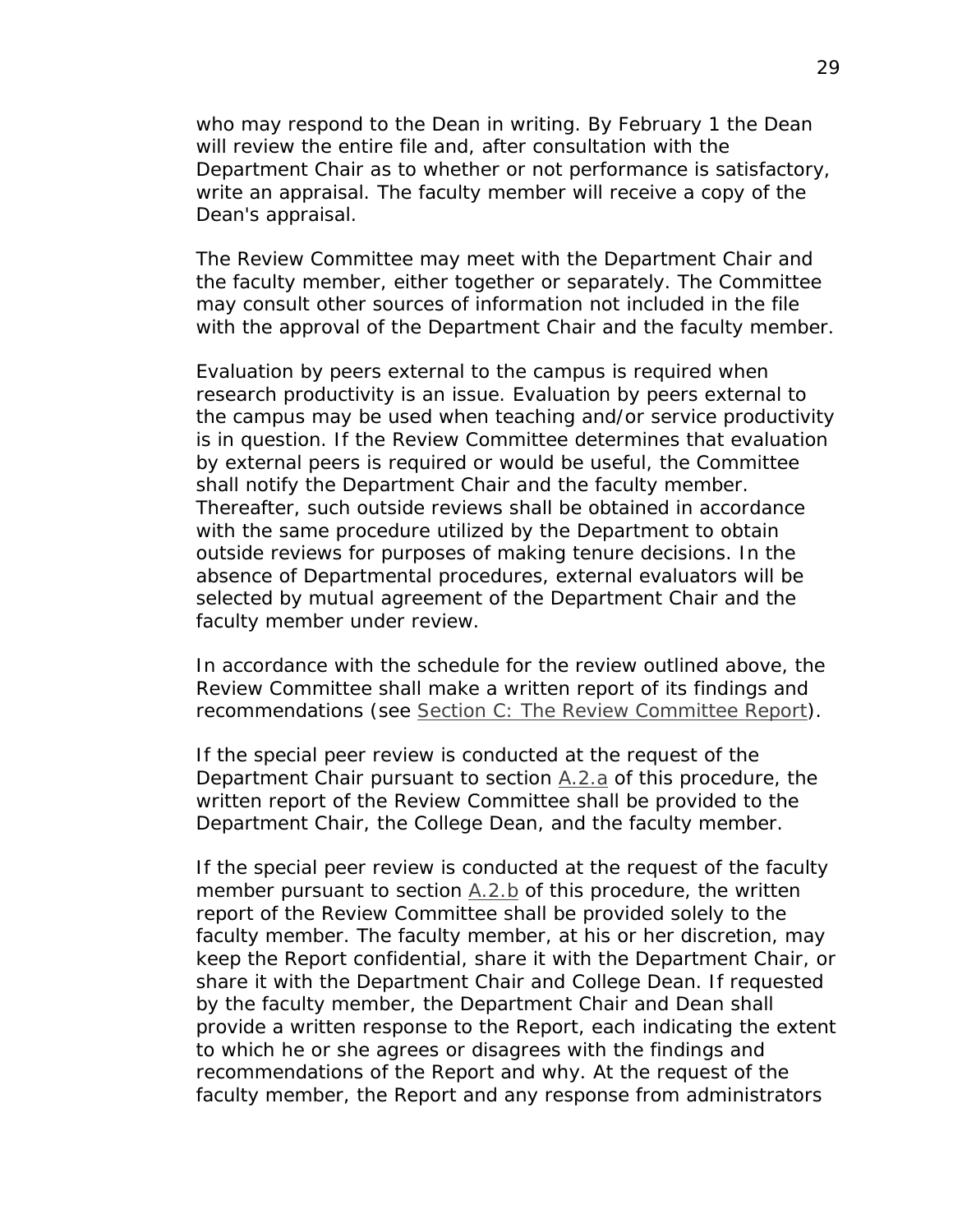shall be made part of the faculty member's permanent personnel record. The faculty member, the Department Chair, and the Dean shall work together to implement those recommendations on which they mutually agree. Nothing in the Report shall be used in any university evaluation without the consent of the faculty member. However, the faculty member may not attempt to utilize only a portion of the Report or any edited version of the Report in other university evaluations.

<span id="page-29-0"></span>C. The Review Committee Report

The purpose of the Review Committee Report is to provide an assessment of the performance of the faculty member subject to review and, where appropriate or necessary, to provide recommendations to maximize the faculty member's contributions to the unit and the University. The Committee Report is advisory and its submission concludes the work of the Review Committee. The Report shall include part (1) below and, as appropriate, parts (2) through (6):

- 1. An assessment of the strengths and weaknesses of the faculty member's performance;
- 2. Recommendations for ways, if any, in which the faculty member could enhance achievement of his or her professional goals and his or her contributions to the mission of the unit, including suggestions, where appropriate, for adjustment in the faculty member's responsibilities, goals and timetables for meeting the goals, and criteria for assessing the faculty member's achievement of enhanced performance.
- 3. An evaluation of any proposed plan submitted by the faculty member and/or the Department Chair (or equivalent supervisor), if these are available, to remedy any deficiency in the faculty member's performance and any recommended modification to such a plan.
- 4. Recommendations for ways, if any, in which the Department Chair could provide professional development support to assist the faculty member in enhancing achievement of his or her professional goals and his or her contribution to the mission of the unit.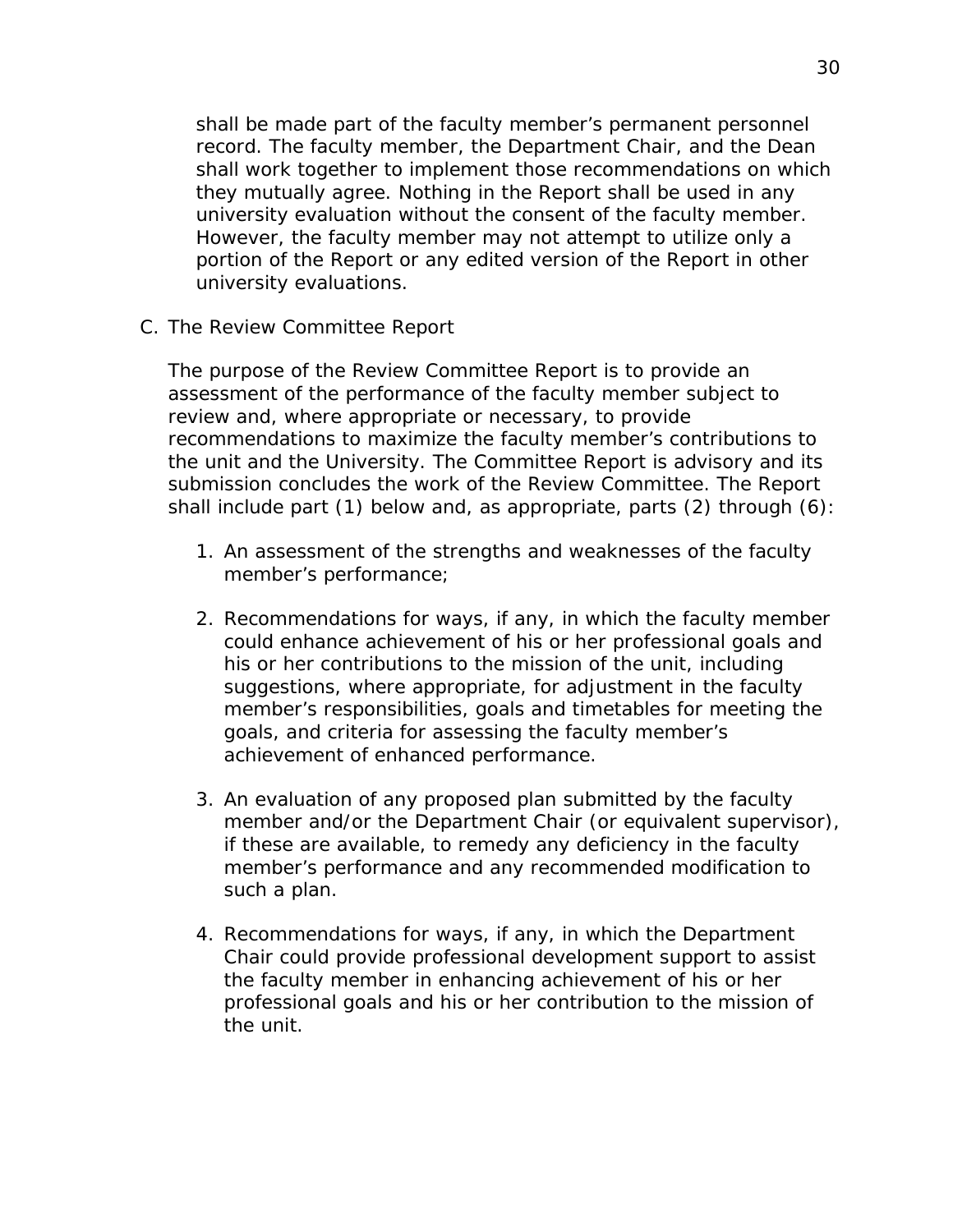- 5. For a review initiated under [A.2.a](#page-25-1) above, any recommendations for sanctions to be imposed upon the faculty member for performance characterized by substantial and chronic deficiency.
- 6. For a review initiated under [A.2.a](#page-25-1) above, the Review Committee shall make one of the following findings, to be clearly stated in its Report:
	- a. Substantial and chronic deficiencies have not been identified. If the Review Committee finds that the faculty member's performance does not reflect any substantial and chronic deficiency or deficiencies for the period under review, the faculty member and the Department Chair will be so informed in writing and the review is thereby completed.
	- b. The faculty member has substantial and chronic deficiencies. The Review Committee shall state and describe the deficiency or deficiencies in its Report, which shall include all the elements listed under  $C_i$ , items (1) through (5). The Committee shall provide a copy to the faculty member and the Department Chair.

The Department Chair shall allow the faculty member being reviewed an opportunity to provide a written response to the Review Committee Report. Except when the review was conducted at the faculty member's request, the Report and any response from the faculty member shall be made a part of the faculty member's permanent Academic Record.

D. Completing the Review Process under a Finding of Substantial and Chronic Deficiency

Upon receipt of a Review Committee report and the faculty member's response, if any, the Department Chair shall meet with the faculty member reviewed to consider the report and any recommendations therein. The Department Chair shall then provide the faculty member and the College Dean with a written appraisal of the faculty member's performance, together with all documentation pertaining to the faculty member's review, including the file constructed for the review, the Review Committee's Report, and the faculty member's written response to the review, if any. The appraisal shall include, where appropriate: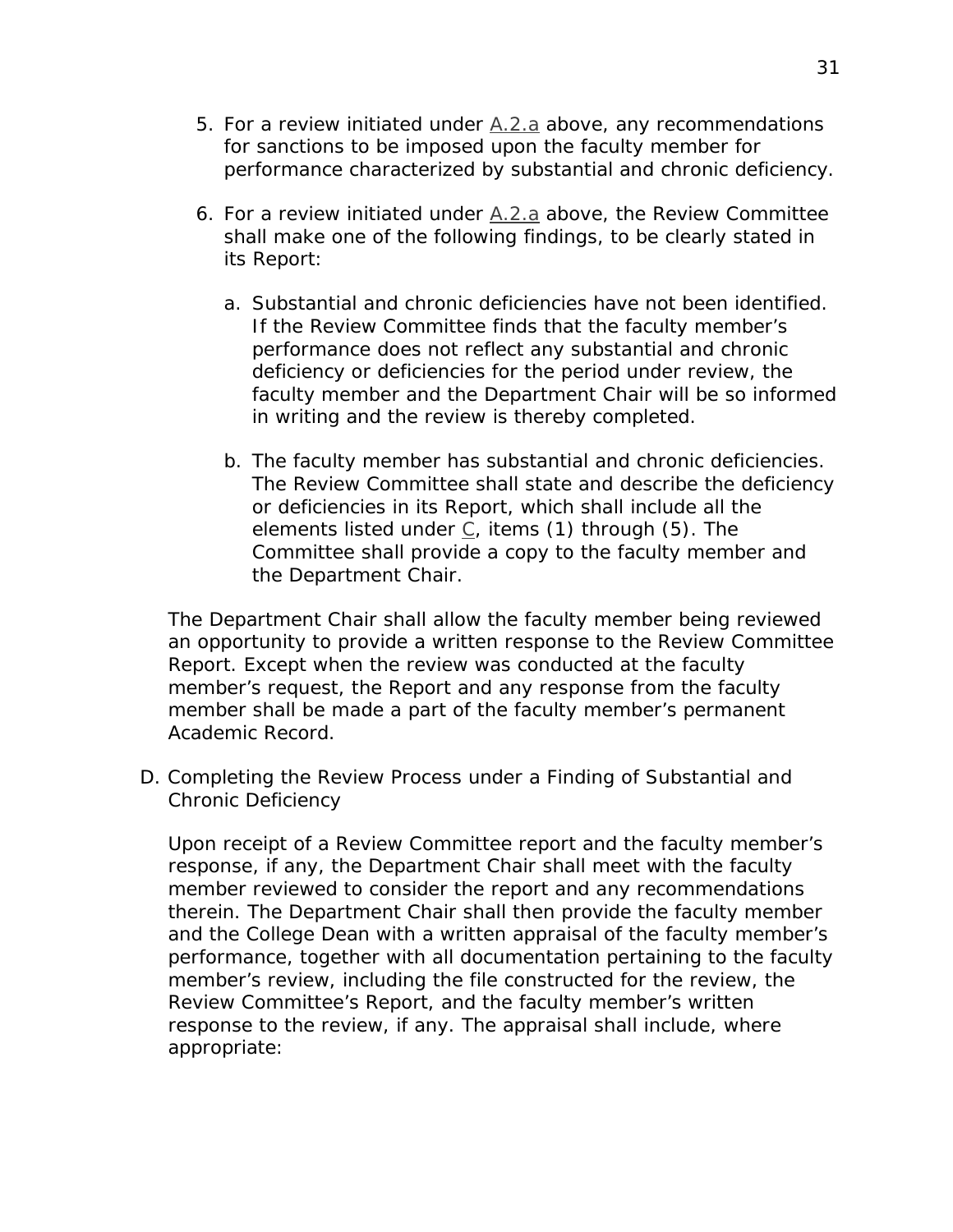- 1. The extent to which the Department Chair accepts or rejects the findings and recommendations of the Review Committee Report and the reasons for doing so; the Department Chair may reject the Review Committee's findings only for compelling reasons, communicated in writing to the faculty member and the College Dean.
- 2. A plan outlining the expectations of the Department Chair as to how the faculty member can remedy any deficiency in performance or enhance the faculty member's professional goals and contribution to the unit, including specific goals and timetables for achieving such goals and the criteria to be applied in making such a determination.
- 3. The resources the Department Chair is willing and able to provide the faculty member to assist in implementing the plan.
- 4. Any adjustment in assignment or responsibilities of the faculty member.
- 5. Any sanction to be imposed on the faculty member related to his or her performance. Sanctions governed by *Regents Bylaws* shall only be imposed following the procedure prescribed in the *Bylaws*.

The College Dean, after review and consultation with relevant individuals, including the SVCASA, may accept, modify, or reject the Department Chair's written appraisal and recommendations. Where the Dean's appraisal differs from that provided by the Review Committee or where the Dean accepts recommendations that differ from those provided by the Review Committee, the Dean may modify or reject only for compelling reasons, communicated in writing. The Dean's response shall be provided to the faculty member and to the Department Chair.

A faculty member dissatisfied with the results of the special peer review and the Department Chair's subsequent appraisal, or the dean's acceptance, modification or rejection of it, may pursue any appeal or remedy otherwise available to faculty members relating to matters that affect their employment status.

Progress towards achieving the goals and timetables set out in the Department Chair's plan, as approved by the Dean, will be reviewed in subsequent Annual Reviews of Faculty Performance. If the faculty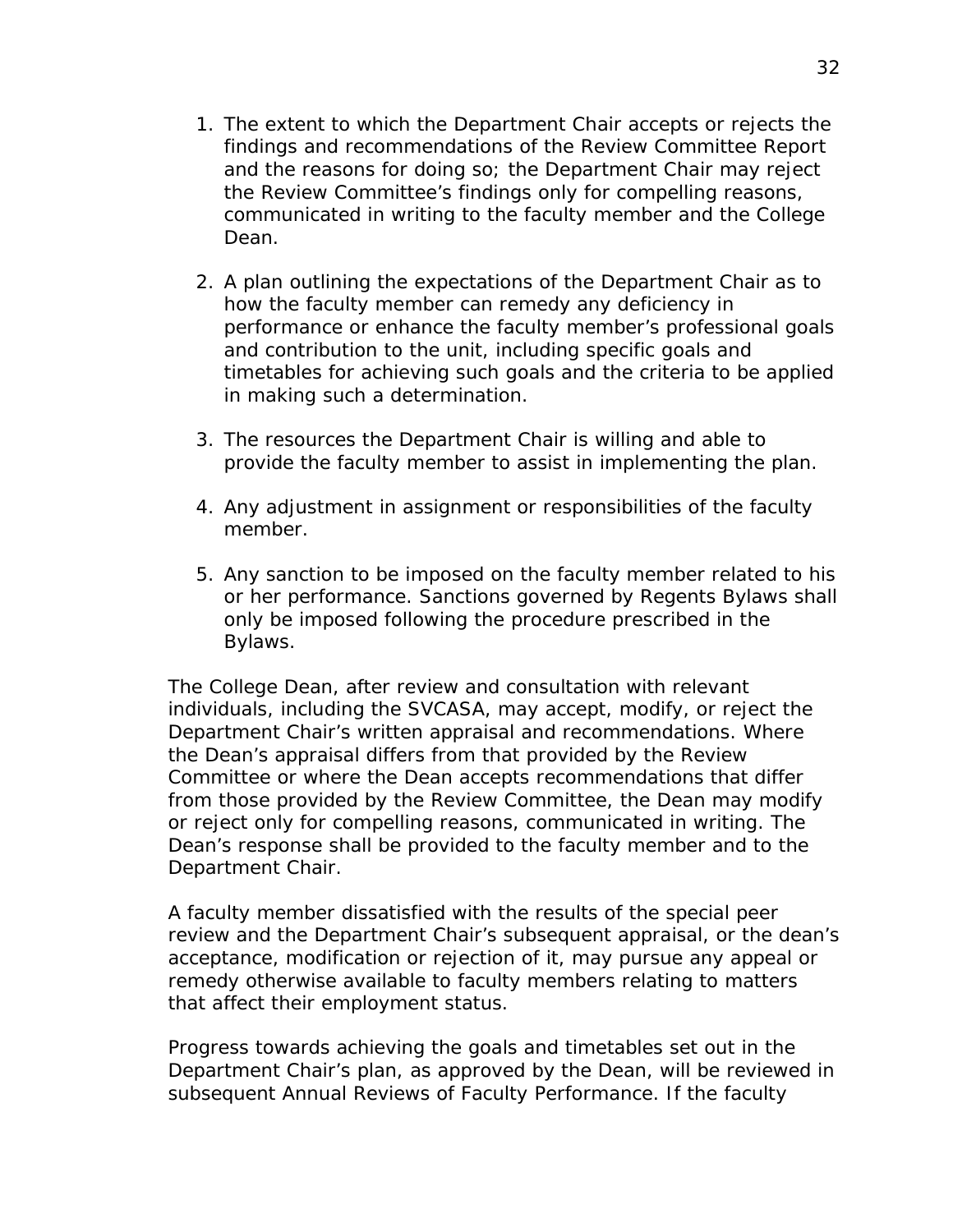member fails to achieve the goals and timetables defined in that plan, those administrative processes defined by the Regent's *Bylaws* (and different from Post-tenure review) may be initiated as appropriate. Post-tenure review is not a prerequisite for initiation of those other administrative processes.

| Deadline                 | Activity                                                                                                                                            |
|--------------------------|-----------------------------------------------------------------------------------------------------------------------------------------------------|
| May 1                    | Annual Review identifies a substantial and continuing<br>deficiency. Chair indicates in Review that progress<br>must be made by next Annual Review. |
| May 1,<br>following year | Annual Review indicates that the deficiency has not<br>been remedied. Chair calls for a Post-Tenure Review.                                         |
| September 1              | Special Peer Review File developed by the Chair,<br>available for review by the Faculty Member.                                                     |
| September 15             | Faculty Member's preliminary contributions to the file<br>are completed.<br>File forwarded to the Review Committee.                                 |
| November 1               | Review Committee Report to Department Chair, copy<br>to Faculty Member.                                                                             |
| December 1               | Department Chair report to College Dean, copy to<br>Faculty Member.                                                                                 |
| February 1               | Faculty Member may respond to Review Committee<br>and Department Chair reports.<br>Dean appraisal/report completed, copied to Faculty<br>Member.    |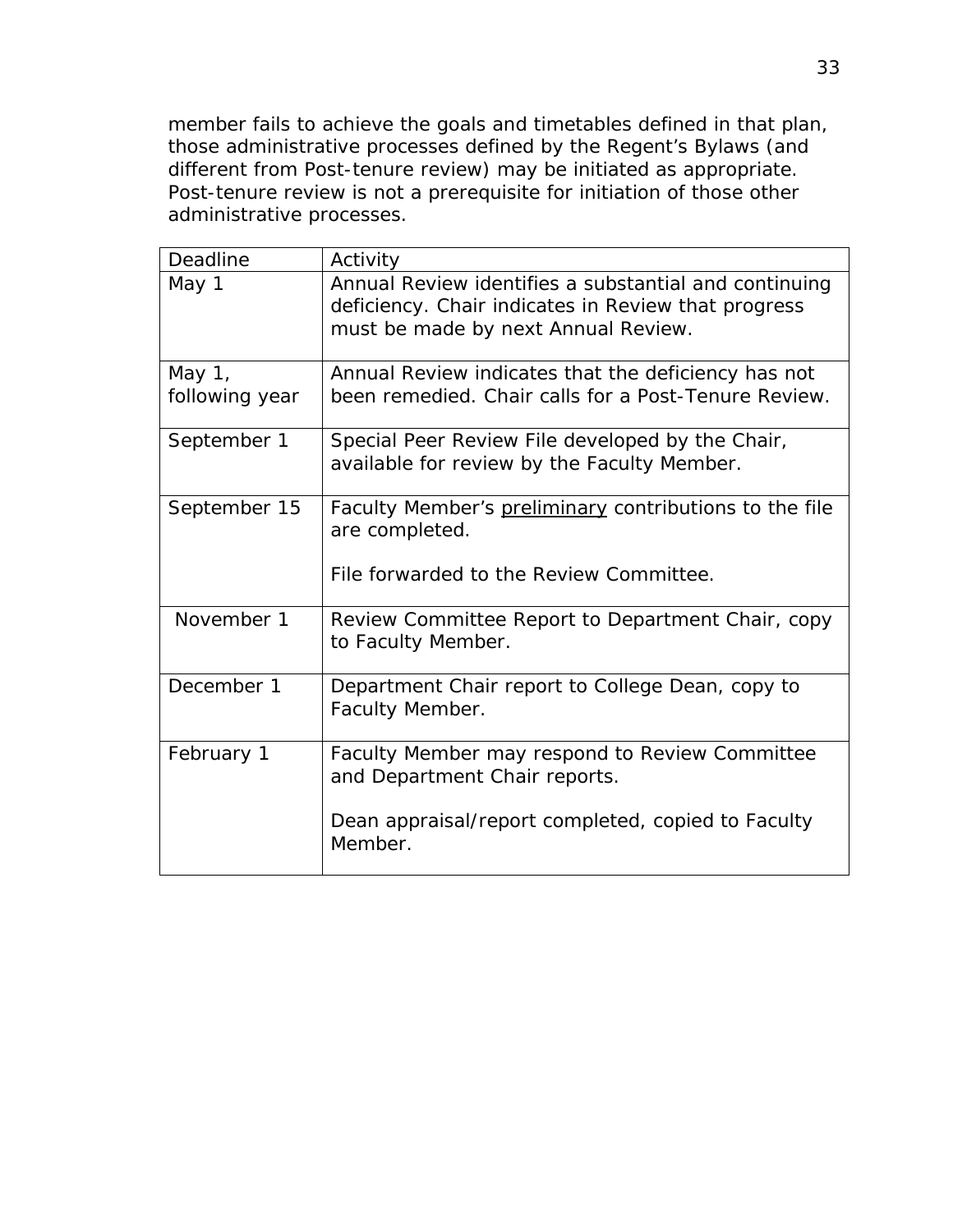*Approved 8/10/92 - Revised Fall 1996 and Spring 2007; Approved October 2008 - These Guidelines replace and supersede all previous policies addressing evaluation, promotion, and tenure.*

# <span id="page-33-0"></span>**IX. The Portfolio**

- A. The portfolio should be prepared by the faculty member. The department chair and the dean should make all file materials readily available for the faculty member to include in his or her portfolio.
- B. While the portfolio should be large enough to fully describe the faculty member's level of contribution, an effort should be made to limit the bulk of the portfolio: copies of publications, for example, might be limited to the most pertinent, most representative, and most recent. Many areas addressed in the self-assessment are documented in annual reviews and are known to department level reviewers. They, therefore, need no supporting materials.

Certain supporting materials may pertain to more than one area below and be referenced in more than one area of self-assessment; however, they should be included only once. For example, publications supporting teaching may be listed under scholarship and/or service, but copies should be included only under the most descriptive heading.

Departments and Colleges may specify additional materials for the portfolio if relevant to their mission.

- C. Supporting materials in the portfolio which have neither been taken from the departmental file nor have been considered during an Annual Review of Faculty Performance must be identified with an explanation of why they have not been reviewed.
- D. The portfolio should be organized as follows:
	- 1. A brief letter to the Department Chair or equivalent supervisor requesting consideration and addressing at least the following:
		- a. Education and experience levels (see  $VI. A.-B.$ )
		- b. Unique circumstances and/or requested policy exceptions
	- 2. A current curriculum vitae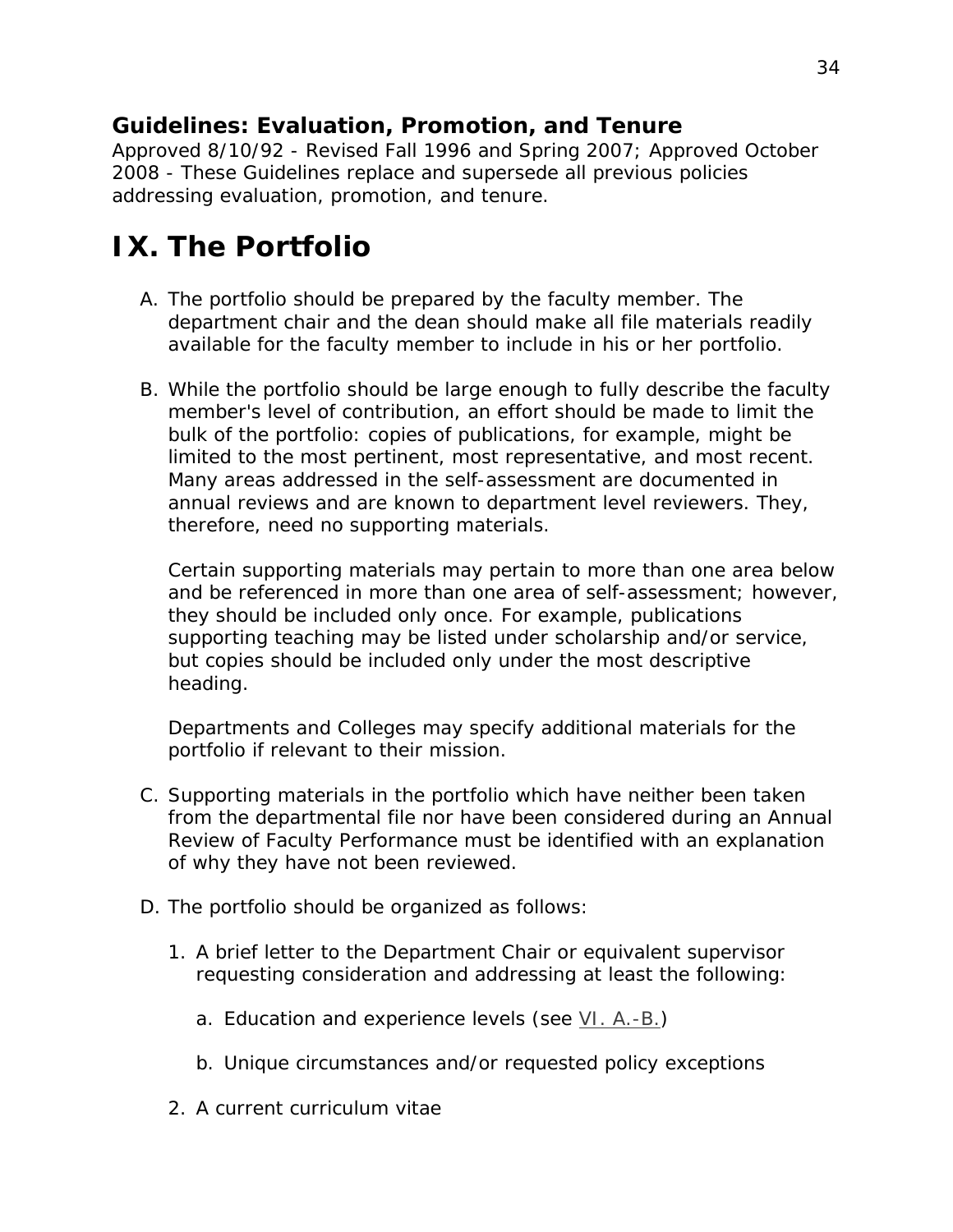- 3. Annual Reviews of Faculty Performance for the applicable time period.
- 4. For Graduate Faculty, a letter from the Dean of Graduate Studies and Research, assessing the faculty member's contributions to graduate education. A response from the faculty member may be attached to this letter.
- 5. A self-assessment of teaching, referencing items in the vitae and appropriate reviews of faculty performance. (Faculty whose primary assignment is not teaching will provide a self-assessment of their primary assignment based on specifics listed in their College or Department Guidelines.) Attachments should include a list of courses taught and other supporting materials. Areas addressed in the self-assessment and by the supporting materials, where appropriate, may include, but are not limited to, the following:
	- a. Peer judgment materials and letters.
	- b. Class summary sheets of student evaluations.
	- c. Syllabi for all courses. Samples of other materials developed by the faculty member for use in existing and new courses may be included. Such materials may demonstrate innovation, improvement in methodology, and/or integration and synthesis of subject matters.
	- d. Awards and other recognitions of exceptional teaching performance.
	- e. Unsolicited letters, and/or letters from former students solicited by the department chair and/or peer reviewers. Letters must not be solicited from current students.
	- f. Evidence of significant independent scholarly work with students, student advising and placement in discipline-related work or graduate schools, student organization work related to teaching, and other work outside the classroom related to teaching.
	- g. Evidence of faculty development activities in support of teaching.
	- h. Evidence of grant activities in support of teaching.
	- i. Evidence of committee work directly related to teaching.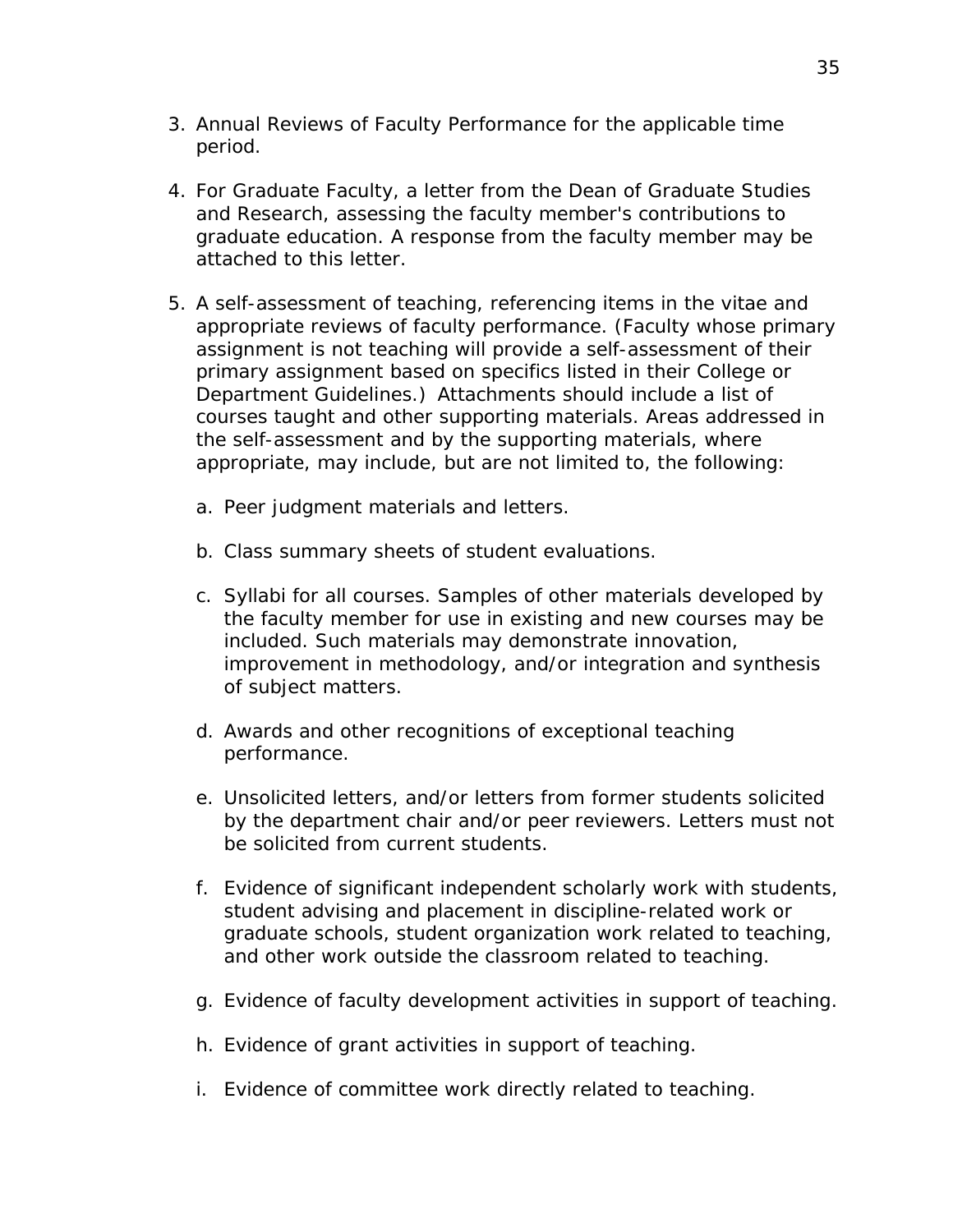- j. Evidence of membership in and work with professional organizations directly related to teaching, including presentations.
- k. Copies of publications by the faculty member related to teaching. Such publications may be targeted to a wide range of audiences. (See [Introduction](#page-1-0) and [Appendix A.](http://www.unk.edu/academic_affairs/_files/faculty_handbook/rt-appendix-a.pdf))
- 6. A self-assessment of scholarship, referencing items in the vitae and appropriate reviews of annual performance. Attachments should include a list of presentations and publications, and other supporting materials. Areas addressed in the self-assessment and by the supporting materials, where appropriate, may include, but are not limited to, the following:
	- a. Peer judgment materials and letters from the departmental file.
	- b. Awards and other recognitions of scholarship.
	- c. Evidence of faculty development activities in support of scholarship.
	- d. Evidence of committee work directly related to scholarship.
	- e. Evidence of membership in and work with scholarly professional organizations, including presentations at professional meetings, workshops, symposia, and conferences.
	- f. Evidence of scholarly grant activities.
	- g. Copies of publications by the faculty member.
- 7. A self-assessment of service, referencing items in the vitae and appropriate reviews of faculty performance. Attachments should include a list of presentations and publications, and other supporting materials. A wide range of activities both in and outside the University is appropriate to this area, but activities involving the application of knowledge related to the faculty member's University role and professional expertise are of the highest priority. Areas addressed in the self-assessment and by the supporting materials, where appropriate, may include, but are not limited to, the following:
	- a. Peer judgment materials and letters from the departmental file.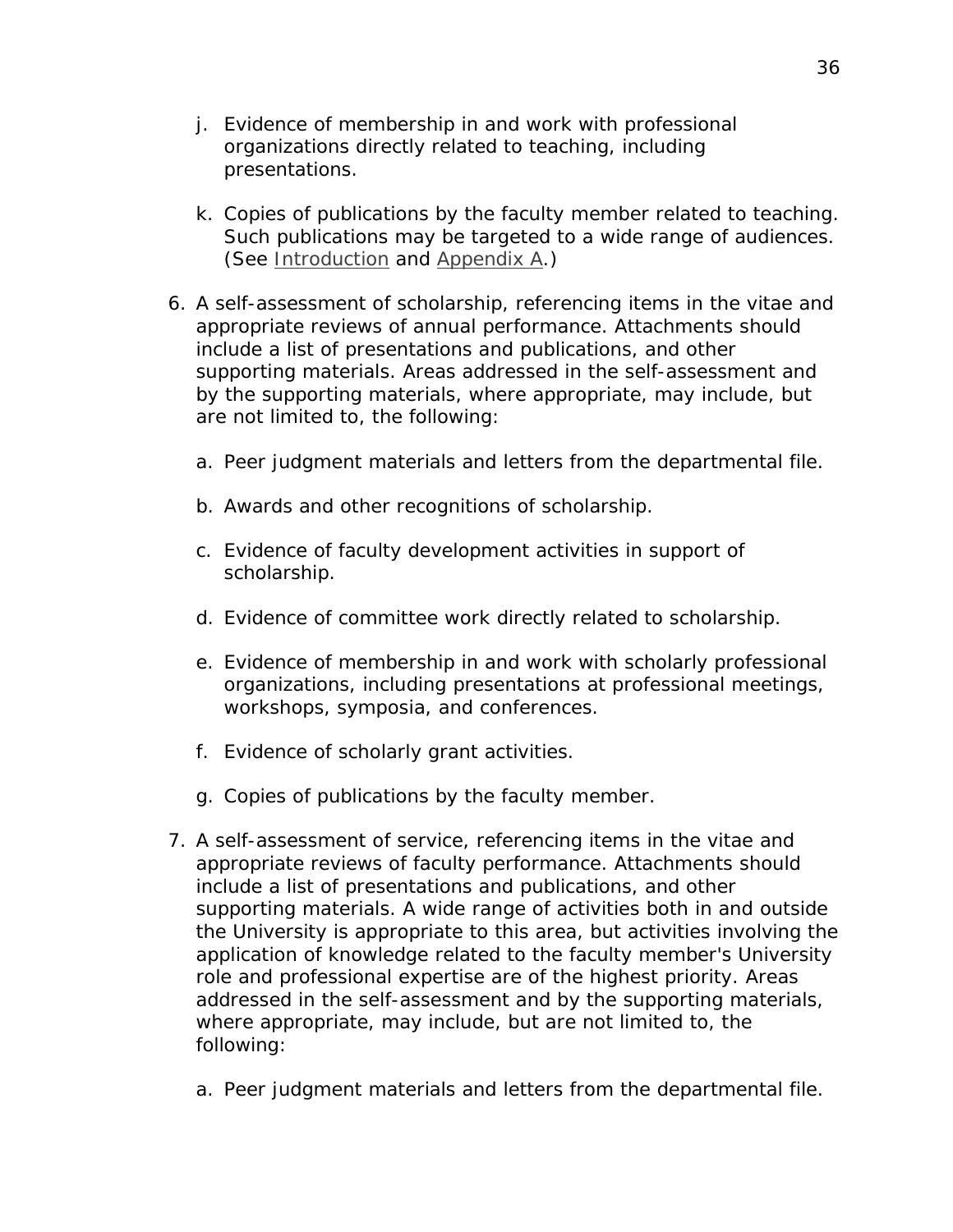- b. Awards and other recognitions of service.
- c. Evidence of administrative service to the institution.
- d. Evidence of service to student organizations.
- e. Evidence of faculty development activities in support of service.
- f. Evidence of University committee work.
- g. Evidence of committee work outside the university.
- h. Evidence of consulting in public and/or private sectors.
- i. Evidence of community service and of membership in and work with service organizations.
- j. Evidence of editorial work on scholarly publications, including service as a referee.
- k. Evidence of membership in and work with professional organizations, including offices held and presentations related to service.
- l. Evidence of grant activities in support of service.
- m. Evidence of service-related presentations and workshops given.
- n. Copies of publications by the faculty member related to service. Such publications may be targeted to a wide range of audiences.
- 8. (optional) A self-assessment of unique contributions to the University not covered above. Supporting material may be attached.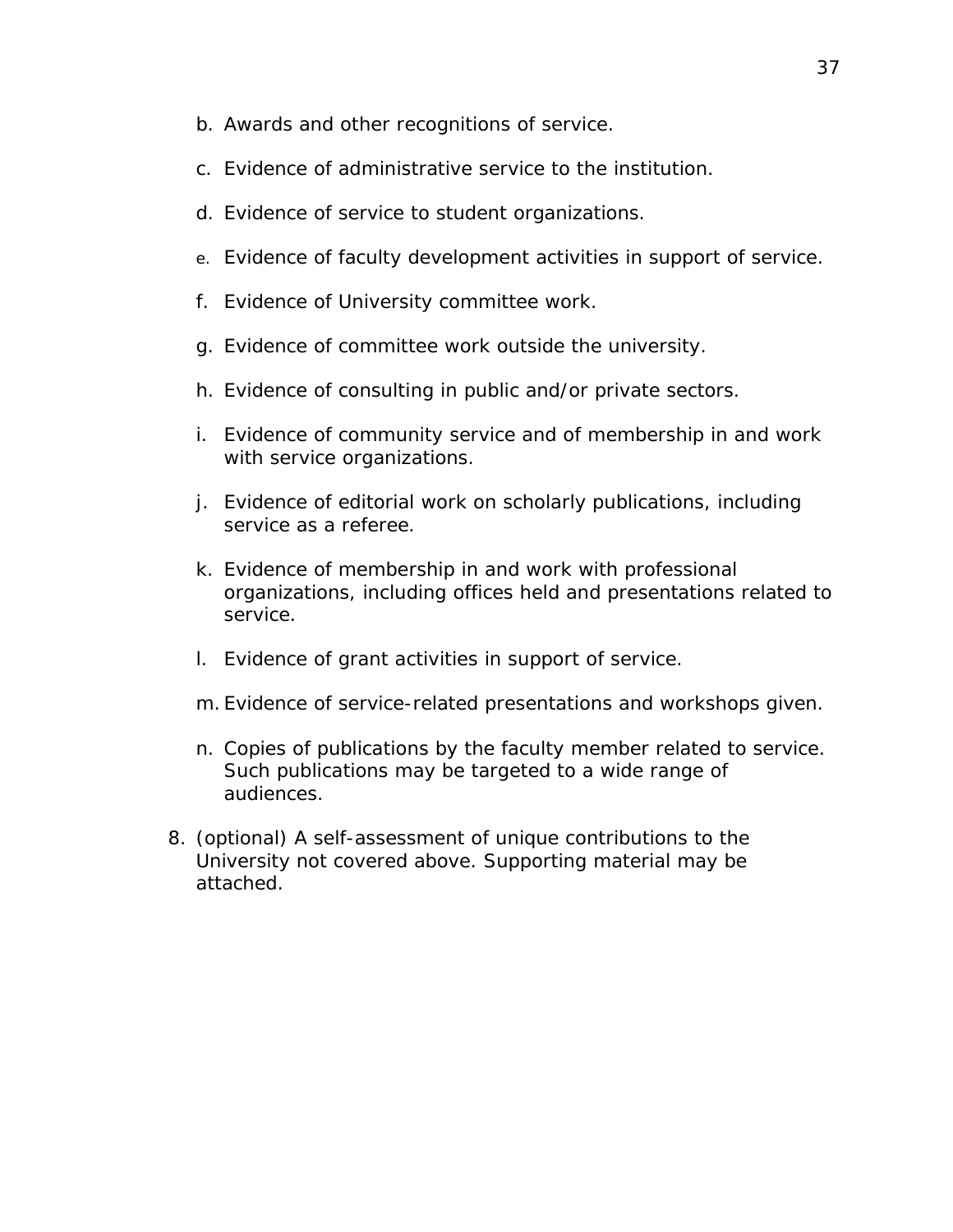*Revised Spring 2007; Approved October 2008 - These Guidelines replace and supersede all previous policies addressing evaluation, promotion, and tenure.*

### <span id="page-37-0"></span>**X. Grievance and Appeal Process**

Throughout the evaluation, promotion, and tenure process, faculty have the opportunity to provide written responses to the input of persons and groups. In addition, formal grievance procedures are available to faculty. Sections *4.13, 4.13.1* and *4.13.2* of the *[Bylaws the Board of Regents](http://www.nebraska.edu/board/bylaws-policies-and-rules.html)* provide for the creation of a Faculty Grievance Committee and specify its powers as follows:

#### 4.13 **Grievance Committee**.

- 4.13.1 **Grievance Committee: Power to Create**. Pursuant to authority granted by these Bylaws, the faculty governing agency of each major administrative unit is empowered to create a Faculty Grievance Committee, which shall have the powers specified in *Section 4.13.2*, in addition to any other powers granted by the faculty governing agency pursuant to these Bylaws.
- 4.13.2 **Powers of Faculty Grievance Committee**. Any Faculty Grievance Committee established under *Section 4.13.1* shall be empowered:

(a) To consider a complaint filed by any faculty member alleging any grievance;

(b) To seek to settle the grievance by informal methods of adjustment and settlement, either itself or by using the services of any officer or body directed to settle grievances and disputes by mediation, conciliation, or other informal methods;

(c) To draft rules of procedure for the orderly and fair handling of grievances by the Committee, which rules shall become effective after notice and hearing when approved or modified by the Board, and, upon approval, shall be effective as a part of the Rules of the Board; and

(d) To proceed, if informal methods fail to resolve the matter satisfactorily, with further proceedings, to be conducted in accordance with the Rules of Procedure approved by the Board under this Section, and in accordance with the following principles: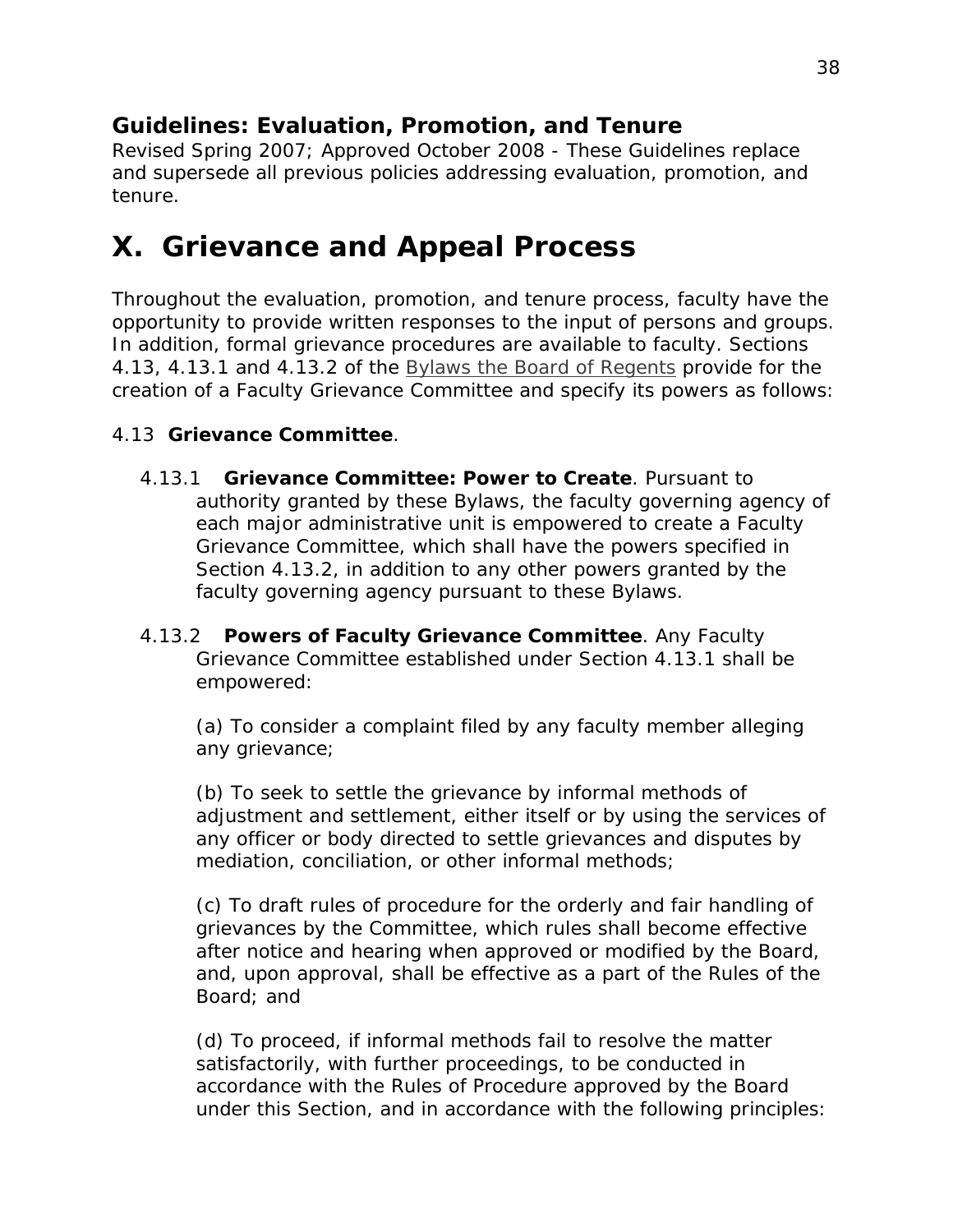(1) If the grievance alleges that inadequate consideration was given to relevant matters by the person or body that took the action or made the decision that led to the grievance, the Grievance Committee shall investigate the facts, and, if convinced that inadequate consideration of the relevant matters occurred, state the facts found and the respects in which the consideration was inadequate. The Committee may order the matter reconsidered by the appropriate person, group or groups, or recommend that other rectifying action be taken. The Grievance Committee shall not substitute its judgment on the merits for that of the person, group, or groups that previously considered the decision.

(2) If the grievance alleges that a discontinuance of a department or program is not bona fide, or that no extraordinary circumstances because of financial exigency exist, the Committee shall investigate and state its factual findings, conclusions, and recommendations in writing, which shall be filed with the Chancellor of the major administrative unit involved, the complainant, and the faculty governing agency.

Article VII.I of [UNK Faculty Senate Constitution](http://www.unk.edu/committees/facultysenate/index.php?id=169) of the Bylaws of the University of Nebraska-Kearney provides for the membership and specific responsibilities of the Faculty Grievance Committee.

In addition, Article V of the [UNKEA Collective Bargaining Agreement](www.unk.edu/academic_affairs/_files/faculty_handbook/cba_1719.pdf) (CBA) provides information regarding the Grievance and Arbitration Procedure.

Faculty seeking recourse to an evaluation, promotion and/or tenure decision are advised to consult these documents for further guidance. As suggested in the CBA, informal resolution of disputes is encouraged and should be pursued before formal grievance procedures are filed.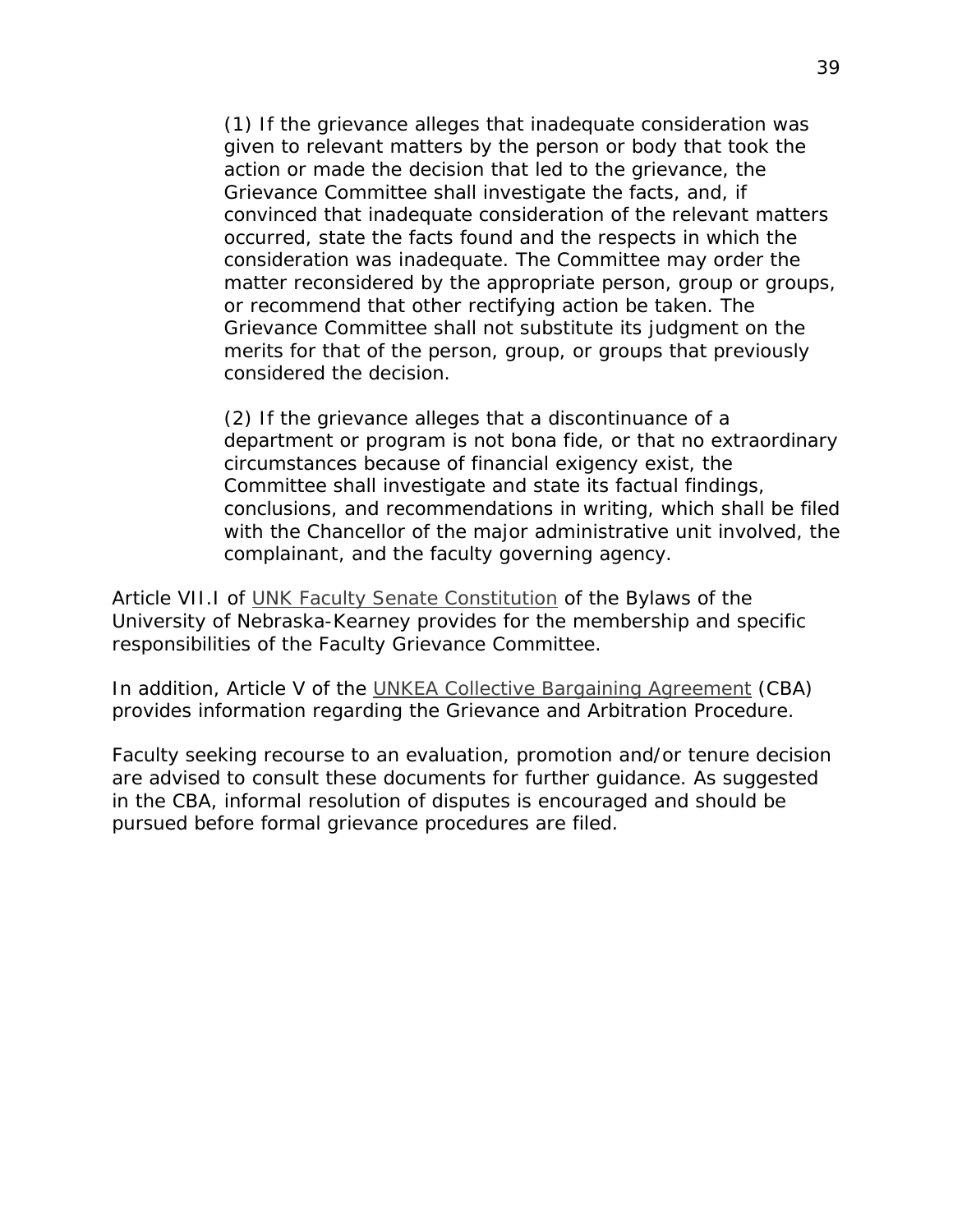# **Teaching Excellence**

TOWARD THE BEST IN THE ACADEMY Winter-Spring 1990

# **Rethinking What It Means to be a Scholar\***

The old teaching versus research debate has drawn us into a hopeless quagmire. We have heard all the arguments and find them tiring- minds are closed, not opened. The language and polarities used to frame the present discussion of the relationship of teaching and research need to be set aside. The time is ripe for a basic reassessment. To move beyond the current impasse we need to be willing to take a fresh approach and think more creatively about what it means to be a scholar in the contemporary context.

The present conception of scholarship is much too narrow. During the expansionist period in American higher education, what Jenks and Riesman called "The academic revolution" (ca. 1957-1974), scholarship was equated with research on the cutting edge of a discipline (1968). Further, it took on significance only when it was publishable in a refereed journal--one narrow facet of the scholarly enterprise, one way of knowing.

To meet the growing demands of a knowledge-based society and to attract the best of a new generation into the academic profession, we need an enlarged view of scholarship: one congruent with the rich diversity that is this hallmark of American higher education; one that is more appropriate, more authentic, and more adaptive for both our institutions and the day-to-day working lives of faculty.

#### **Scholarship: An Enlarged View**

A broader conception of scholarship would have at least four elements, all of them legitimate and, taken in the aggregate, tending to fulfill the scholarly commitments of the college and university to society. According to the conventional view only one way of knowing is fully recognized and honored. Scholarship is narrowly defined as the advancement of knowledge-the discovery and creation of new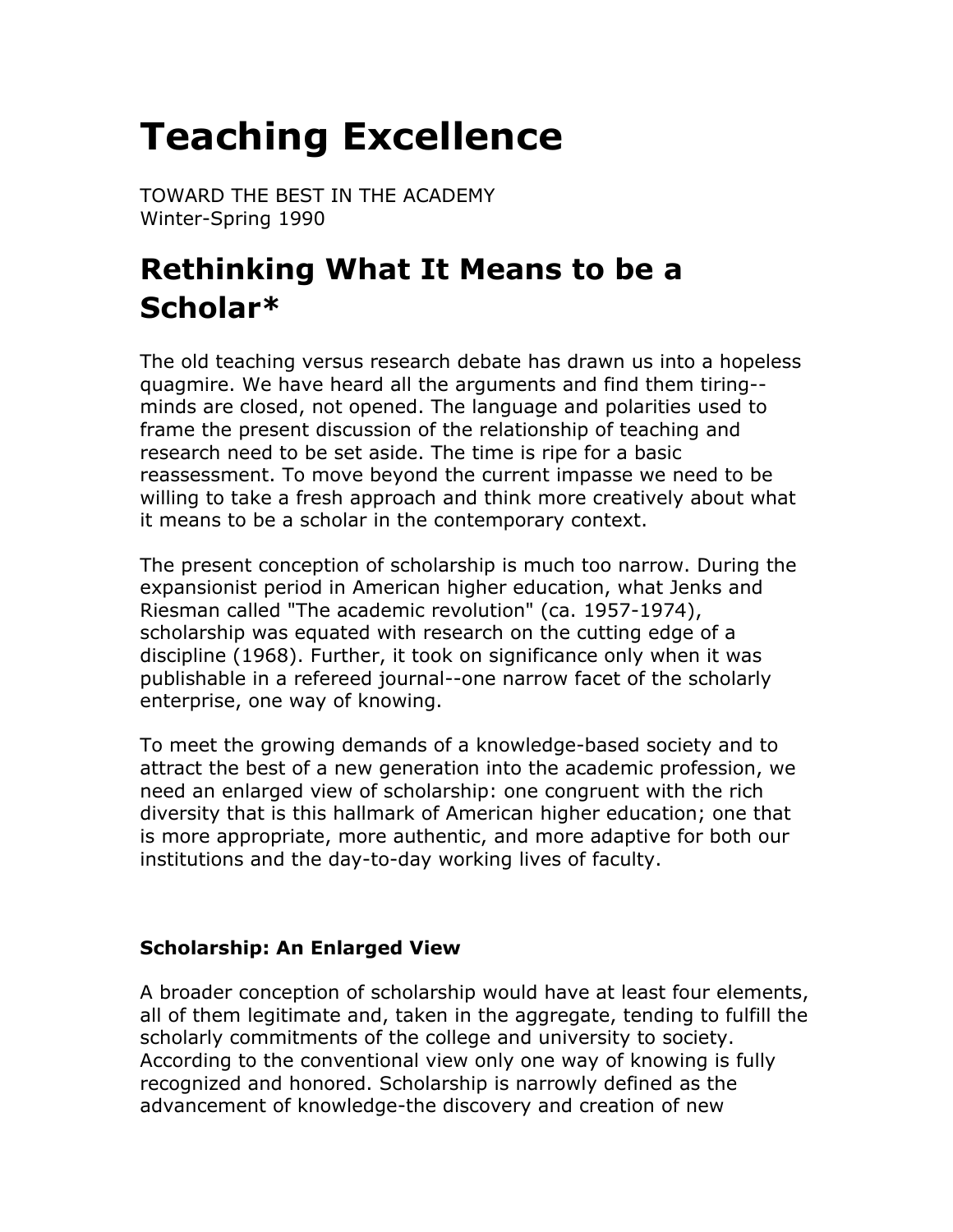knowledge in a disciplinary specialization. This is a limited view. We contend that knowledge is utilized in a variety of ways and that these other forms of scholarship-these other ways of knowing-are as legitimate, significant, and needed as the dominant mode. Our broader conception of scholarship would obviously include the advancement of knowledge but extend to also incorporate the integration of knowledge, the application of knowledge, and the kind of scholarship most directly related to teaching, the representation of knowledge.

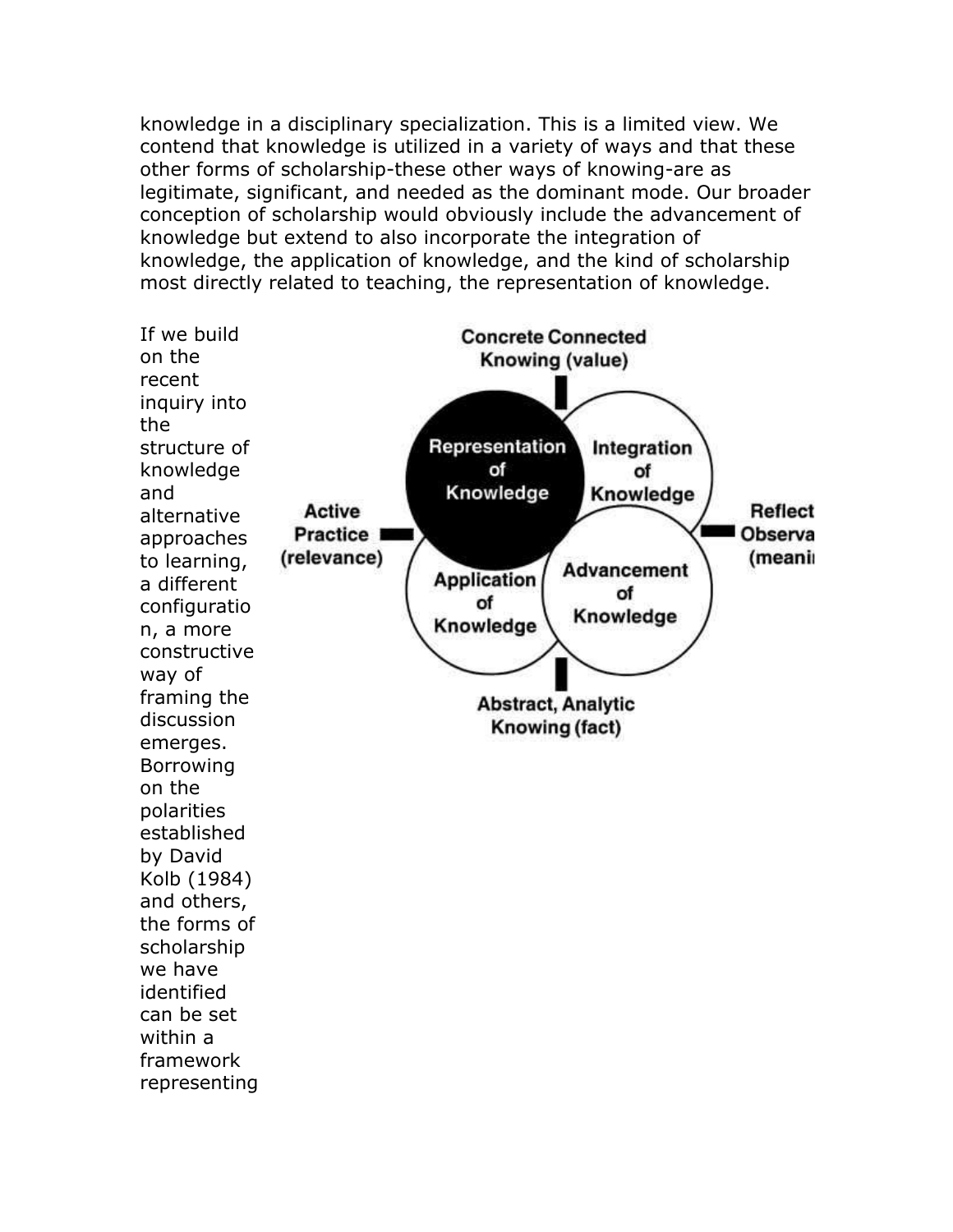the different approaches to knowing.

*The advancement of knowledge.* The first element in this broader conception of scholarship-still a key element-is the advancement of knowledge. On this we all agree. In 1919, Max Weber, in his famous address on "Science as a Vocation," spoke eloquently about the role of specialization in the modern world, and talked of the sense of ecstasy that could come only to one on the cutting edge of a specialization. The awareness of an enduring achievement is, in his words, "a really definitive and good accomplishment." Scholarship must have, as one anchor point, the discovery of knowledge--original research.

*The integration of knowledge.* The extension of the frontiers of knowledge is, however, not enough. The second element in scholarship is the integration of knowledge, an undertaking as critical to the understanding of our world as the discovery of knowledge that is new. In fact, the extension of specialization itself requires new forms of integration. Without the continual effort at reintegration, we have fragmentation.

The integration of knowledge requires a divergent approach to knowing-a different kind of scholarship--one that reaches across disciplinary boundaries and pulls disparate views and information together in creative ways. Scholars are needed with a capacity to synthesize, to look for new relationships between the parts and the whole, to relate the past and future to the present, and to fetter out patterns of meaning that cannot be seen through traditional disciplinary lenses.

*The application of knowledge.* The third form of scholarship is the most distinctively American. The great land-grant institutions were established during the nineteenth century precisely for the purpose of applying knowledge to the enormous agricultural and technical problems confronting society. In the academic profession today, however, there is a disturbing gap between what is valued as scholarship and the pragmatic needs of the larger world.

This ironic development in American higher education has multiple roots, but one important strand can be traced back to the emergence of professional education and, specifically, to the impact of the Flexner report on medical education. The major effect of the Flexner report was to move medical education into the research university and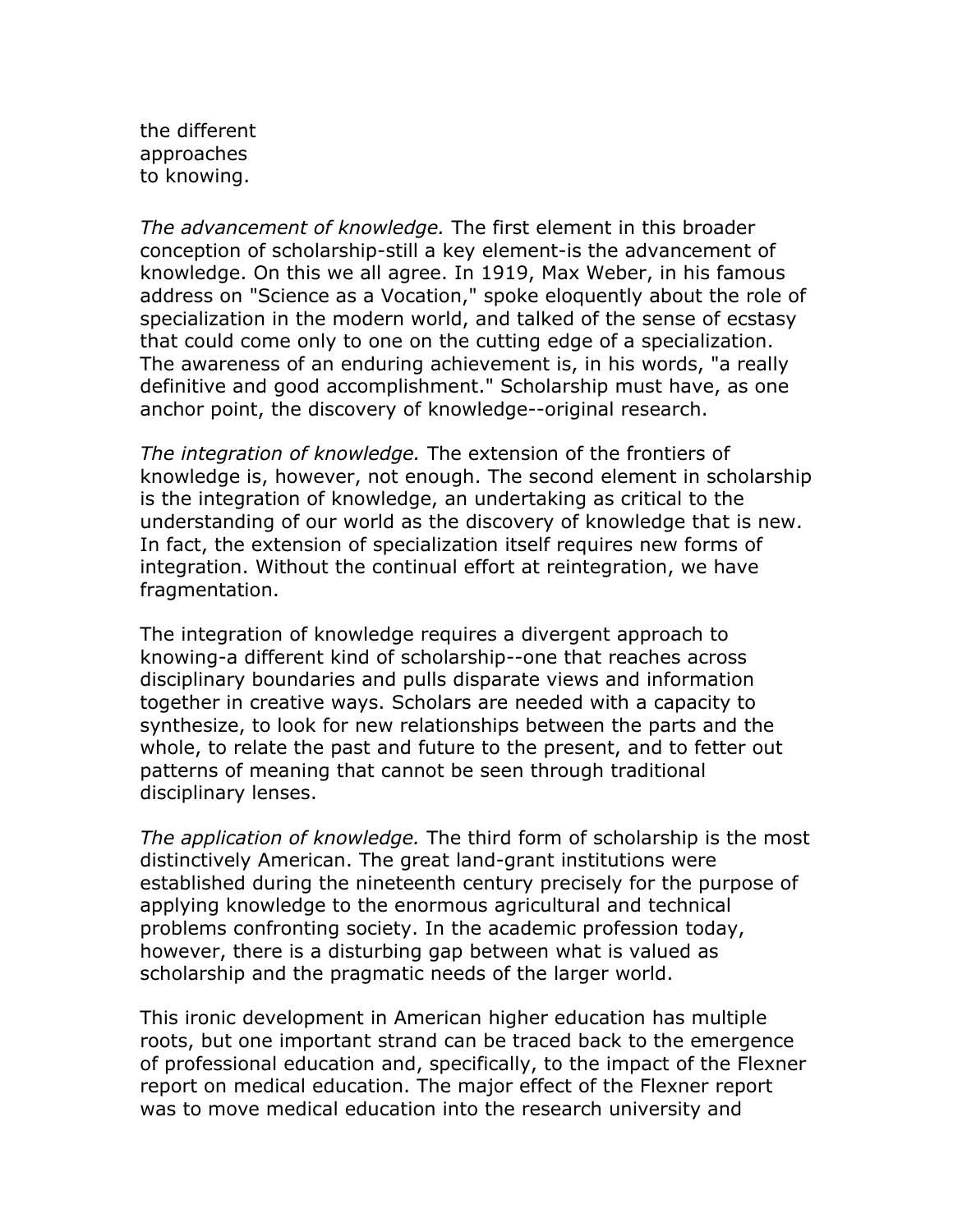greatly increase its scientific component. The other professions followed medicine's lead. Practical competence became professional when grounded in systematic, preferably scientific knowledge. The application of knowledge took on value--rigor and prestige--when derived from original research. In the most pragmatic society in the world, Scholarship was conceptualized as independent of, and prior to, practice.

Professional schools are now beginning to challenge this hierarchical conception of scholarship that makes the application of knowledge derivative, and consequently, second best. Donald Schön's work on "the reflective practitioner" calls for a reassessment of the relationship between scholarship and practice-a new "epistemology of practice" (1983). Ernest Lynton and Sandra Elman (1987) are raising a whole range of important questions about the relationship between scholarship and professional service. Should not the application of knowledge to the problems of society be acknowledged as a scholarly endeavor of the first order?

*Scholarship and teaching.* This brings us to the fourth dimension: scholarship for teaching. This is the most difficult form of scholarship to discuss because we do not have the appropriate language. In the working lives of individual faculty, scholarship and teaching are often seen as antithetical--competing for one's time and attention. This is a reflection of the way in which we conceptualize both tasks. We want to challenge this understanding and argue that quality teaching requires substantive scholarship that builds on, but is distinct from original research, and that this scholarly effort needs to be honored and rewarded.

This fourth dimension of scholarship has an integrity of its own, but is deeply embedded in the other three forms--the advancement, integration, and application of knowledge. In addition, the scholarship for teaching has three distinct elements: first, the *synoptic capacity,* the ability to draw the strands of a field together in a way that provides both coherence and meaning, to place what is known in context and open the way for connection to be made between the knower and the known; second, what Lee Shulman (1987) calls *"pedagogical content knowledge,"* the capacity to represent a subject in ways that transcend the split between intellectual substance and teaching process, usually having to do with the metaphors, analogies, and experiments used; and third, *what we know about learning,* scholarly inquiry into how students "make meaning"--to use William Perry's phrase--out of what the teacher says and does.